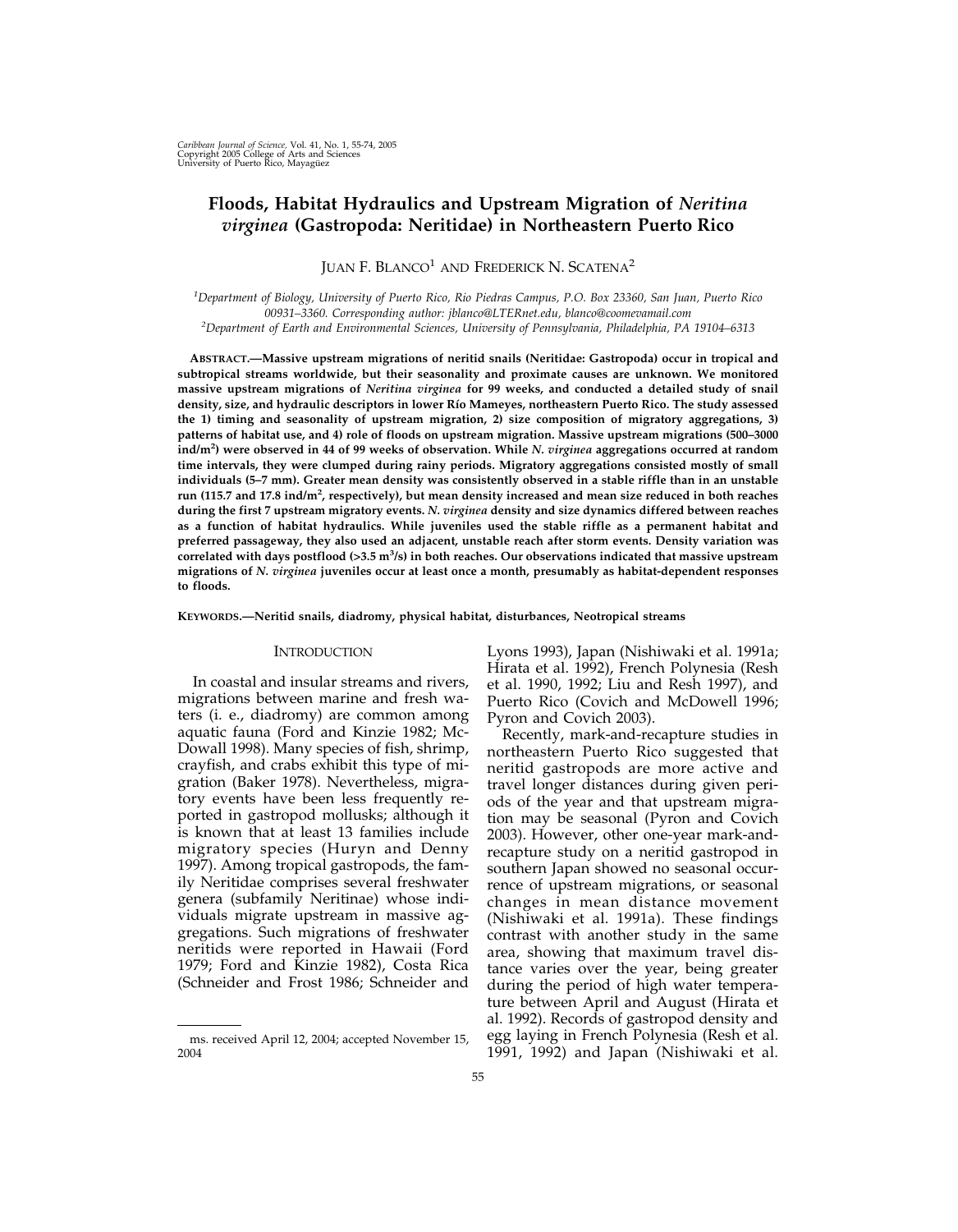1990b; Hirata et al. 1992) also suggest a seasonal occurrence of such migrations, but the controlling factors remain unknown. There are no additional long-term, highfrequency studies dealing with upstream migrations of neritid gastropods, although other aspects such as life history (Ford 1979), growth rates, and fecundity (Shigemiya and Kato 2001), habitat selection (Liu and Resh 1997; Ohara and Tomiyama 2000), and predators (Teixeira 1994; Resh et al. 1999) were studied elsewhere.

Schneider and Lyons (1993) proposed that upstream migrations of neritids in a Costa Rican stream were related with increased fish predation in the estuary. Small-sized individuals were more abundant within migratory groups, and they were also more responsive to the presence of predators, as similarly observed in other freshwater gastropods (e.g., Alexander and Covich 1991). The distribution of predatory fish (Allan 1995), and the quantity and quality of periphytonic food (Johnson and Brown 1997; Biggs and Smith 2002) can also be correlated with the spatio-temporal variations in discharge and water velocity. Thus the occurrence of upstream migrations might ultimately be a function of stream discharge and channel hydraulics. For example, laboratory experiments using clams demonstrated that emigration is displayed only after increased water movement, even when density-dependent competition is strong under slow water movement (Powers and Peterson 2000). In natural conditions, the flash flood disturbance can be an important control of stream community dynamics (Hart and Finelli 1999; Lake 2000). Several studies document that invertebrate abundance is a function of the elapsed time after storm flows in both tropical and temperate streams (Grimm and Fisher 1989; Flecker and Feifarek 1994; Ramírez and Pringle 1998). Recent studies also suggest that the effects of storm flow on benthic fauna are mediated by habitat stability (reviewed by Lake 2000). Habitats experiencing greater scouring such as runs and plane beds (Matthaei et al. 1999a, b) show lower abundance and persistence of benthos than more resistant riffle and pool habitat (e.g., Gjerløv et al. 2003).

Measuring habitat stability in flashy tropical streams is logistically difficult. Fortunately, channel hydraulics may be used to estimate the forces experienced by streambed elements and organisms (Nowell and Jumars 1984; Statzner et al. 1988; Davies and Barmuta 1989; Way et al. 1993). If measured close to the streambed, standard Reynolds number (*Re*) and roughness Reynolds number (*Re*\*) indicate if microflows are turbulent (*Re*>2000), laminar (*Re*<500), rough (*Re*\*>70), or smooth (*Re*\*<70). Similarly, Froude number (*Fr*) indicates if near-bed flows are supercritical (i.e., erosive, *Fr*>1) or subcritical (i.e., depositional, *Fr*< 1). Typically, flood stable habitats have larger streambed elements, and more turbulent and rough flows. Unstable habitats generally have fine-grained substrates and experience nearly laminar or smooth flows at baseline discharge (Nowell and Jumars 1984; Davies and Barmuta 1989; Naiman 1998; Montgomery and Buffington 1998; Matthaei et al. 1999a, b).

In this study we tested the following hypotheses: 1) upstream migration events of neritid gastropods are seasonal, 2) migratory aggregations consist of small-sized individuals, 3) individuals use turbulent, rough flows as passages during upstream migrations and as permanent habitats, and 4) influence of flood regime on the distribution of neritid gastropods depends on habitat hydraulics and stability.

### MATERIALS AND METHODS

#### *Study organism*

The presence of the freshwater neritid *Neritina virginea* (Linné 1758) in several islands of the Caribbean has been noted in many studies, some from the middle of last century (Russel 1941; Aguayo 1966; Humfrey 1971). Other species have also been reported in the region (Russel 1941; Aguayo 1966; Humfrey 1971), but may be color variants of *N. virginea* (Cosel 1986; Diaz and Puyana 1994; J. F. Blanco, unpublished data). While the presence of *N. virginea* in the Caribbean is well documented, massive upstream migrations have been recently documented in two streams (e.g., Mameyes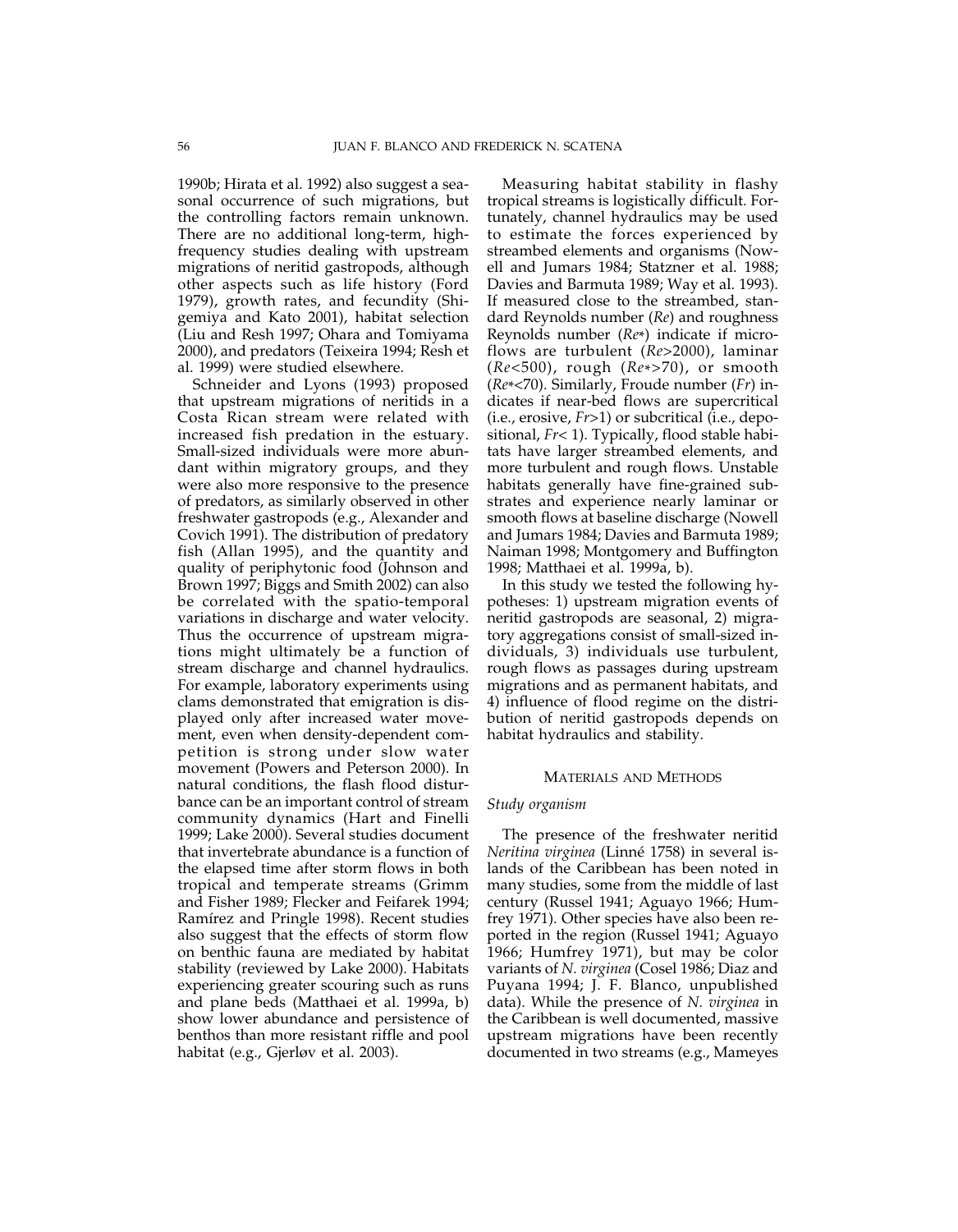and Espíritu Santo) in northeastern Puerto Rico (Covich and McDowell 1996; Pyron and Covich 2003).

## *Study area*

This study was conducted in a lower segment of Río Mameyes, draining the Luquillo Experimental Forest (LEF), located in northeastern Puerto Rico (Fig. 1a). The upper part of the watershed, managed by the United States Forest Service, is covered by tropical wet forests (Scatena 1989). The lower part of the watershed is suburbanized, but has extensive abandoned pastures (Ramos 2001). Río Mameyes is considered the most conserved stream in Puerto Rico, and is gauged by the US Geological Survey (USGS). The highest discharge is typically observed during the two rainy seasons of the year: May and August-December (Fig. 1b).

The study site is located beneath Bridge

1771 of road PR Route 3 (18°22'27"N, 65°45'50" W, elevation: 5 m above sea level) over the Río Mameyes, where two reaches, separated by an elevated and stabilized island formed after the construction of the bridge in 1982. Most of the river's flow runs through a ∼11 m wide the main reach (MR: a riffle at right and looking downstream). Channel depth is nearly constant across the section (<40 cm), and the streambed consists of mid-sized boulders (<50 cm) and cobbles. The right bank of the reach is a concrete-lined bridge abutment. Less water flows through a side reach (SR) that occurs on the opposite side of the bridge. This reach is 3 m wide, less than 30 cm deep, and is influenced by deflected flow from a channel bend located 5-m upstream. The streambed consists of cobbles in the deepest part and of gravel in the shallowest part. The MR and SR join about 40 m downstream, and this point becomes a decisionmaking area for the migratory organisms moving upstream.



FIG. 1. A. Location of the study site (square) under PR Route 3 Bridge 1771 in Río Mameyes, Northeastern Puerto Rico. B. Discharge regime at the study site (note logarithmic y-axis) based in the 1998–2001 record (USGS gage 50066000 located 50 m upstream the bridge). LEF = Luquillo Experimental Forest.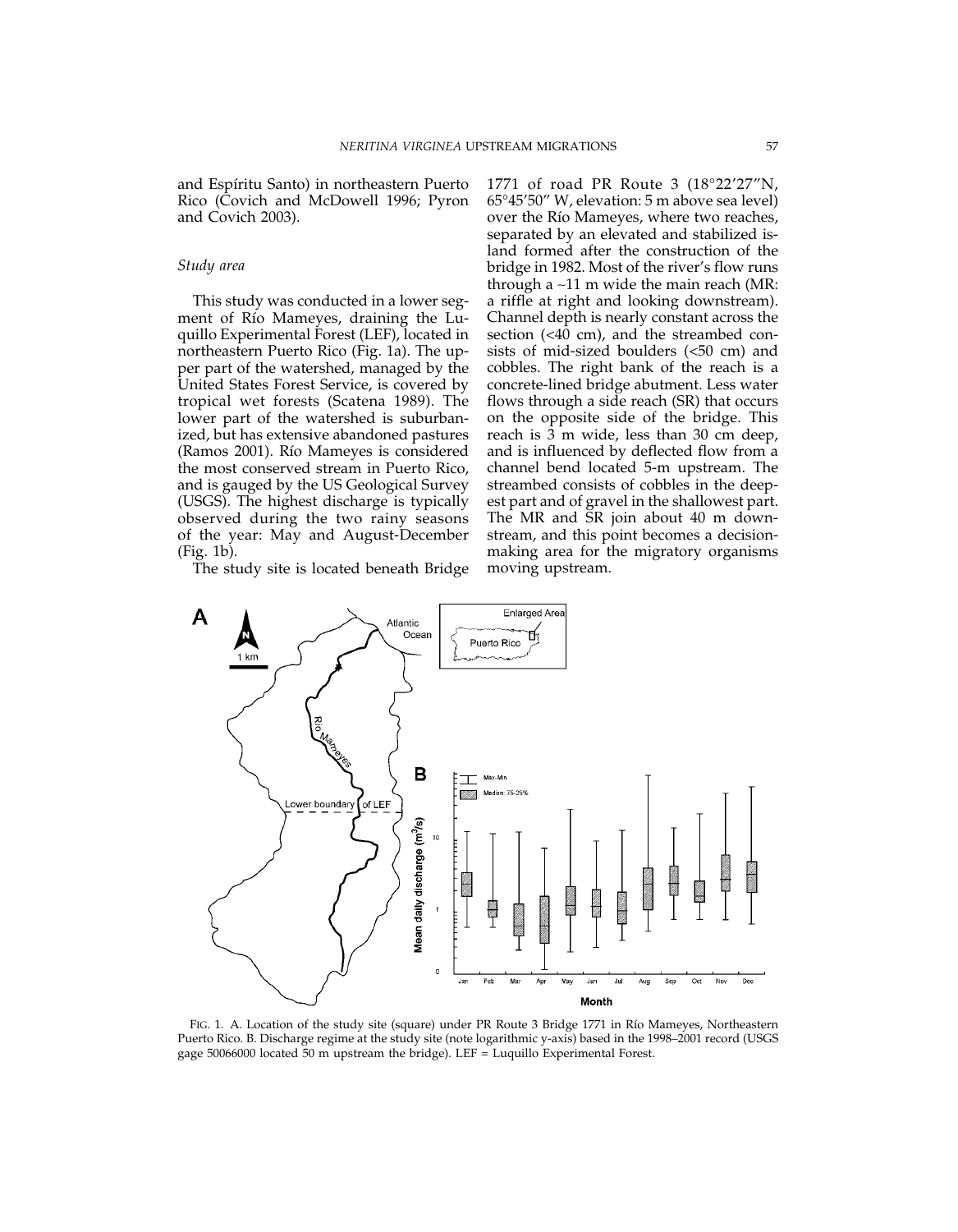

FIG. 2. Massive upstream migrations underneath the bridge PR Route 3 at the MR in Río Mameyes. A. Long trail after a large flood. B. Short trail after small flood. C. Close-up showing individual *N. virginea* in trails. Note individual displacement (broken arrow) against the flow.

# *Sampling*

Occurrence of massive upstream migrations (Fig. 2) of *N. virginea* was monitored weekly to fortnightly between August 2000 and July 2002 for 99 weeks of observations. On 44 of these weeks high densities (> 500  $\text{ind}/\text{m}^2$ ) of small individuals that were arranged in trails or groups were observed migrating on the bridge abutment in MR (Fig. 2).

In addition to the long-term monitoring, we conducted a detailed weekly study between August and December 2000. Sampling was restricted to periods when the instantaneous stream discharge was lower than 10  $m^3/s$ . Individuals were counted within  $0.5 \times 0.5$  m quadrats (n = 10) placed on the streambed in MR and SR under the bridge during each sampling. All individuals within each quadrat were collected to measure aperture width using a caliper (0.05 mm). Individuals were divided into the following size groups: <4.00 mm

(spats), 4.00-6.00 mm (early juveniles), 6.00- 8.00 mm (late juveniles), and >8.00 mm (adults). This grouping was based on preliminary field observations indicating distinctive behavior relative to individual size (cf., Pyron and Covich 2003). Spats had small and smooth, dark-brown shells, and were usually found underneath rocks. Juveniles exhibited greenish coloration with a variable pattern of axial lines or small yellow "tongues." These juveniles were very mobile and were commonly found on the sides of rocks. Adults exhibited the same coloration as juveniles, but moved randomly and were more common on the top of rocks. Sexual maturation was not considered for the grouping because it may be variable in tropical neritids (Ford 1979), and it is not easy to determine in small sized individuals (J. F. Blanco, pers. obs.).

Water velocity was measured 2 cm above substratum (shear velocity) with an electromagnetic flow meter (Flo-mate™, Marsh-McBirney) in points spaced 0.5 m across the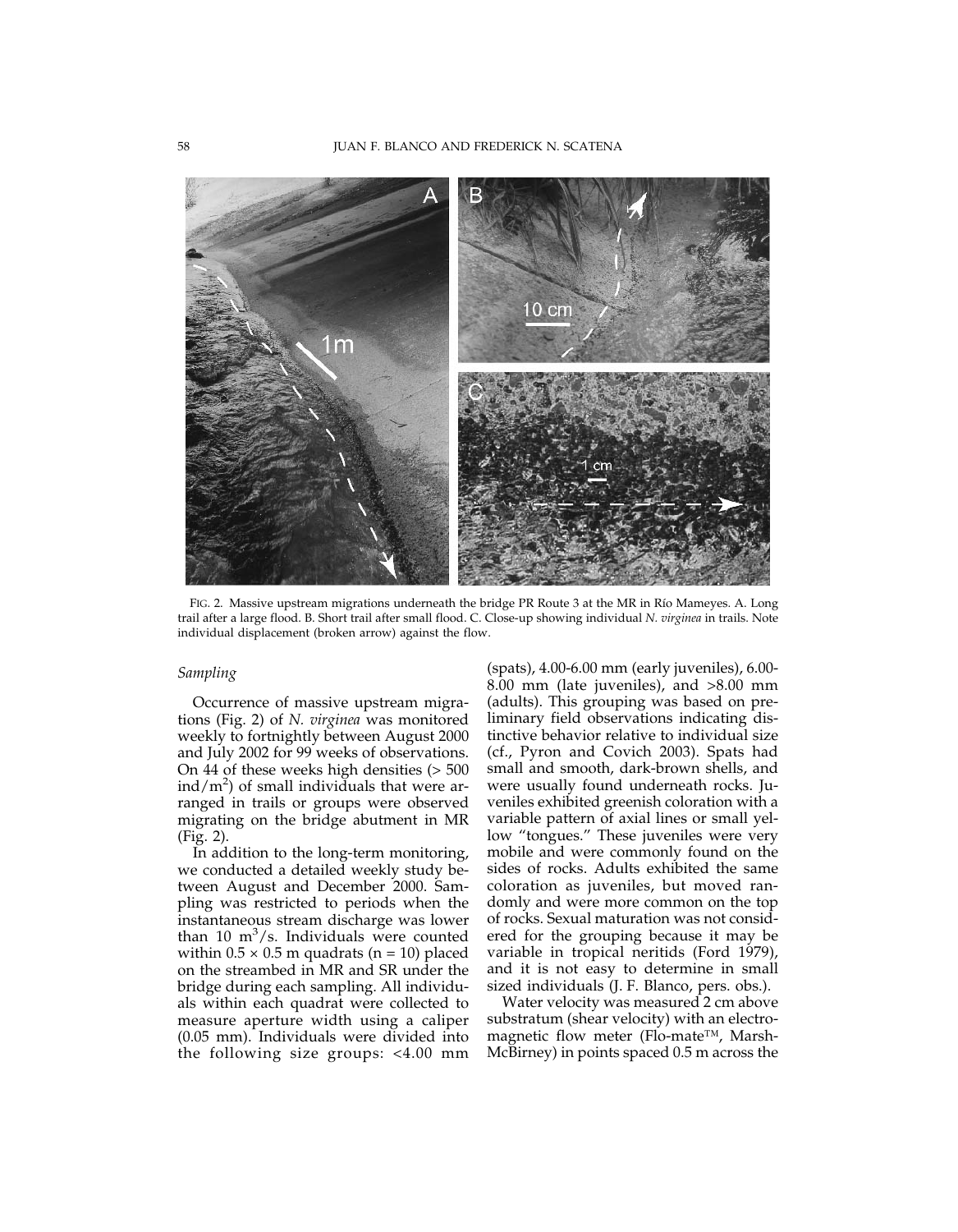section of each reach. Three to five water velocity measurements (averaged over 30 s) were made at each point. During a single survey at the beginning of the study, the dominant substrate type was visually categorized as boulders, cobbles, pebbles, gravel, and finer particles. Discharge data for the sampling period were obtained from the USGS gage 50066000 (http:// waterdata.usgs.gov/pr/nwis), located 20 m upstream from the study segment.

## *Data analysis*

Since streamflow regime in the study area varies moderately with season, we hypothesized that the occurrence of massive migrations of gastropods may also vary throughout the year. Several insect studies in tropical streams suggest that intraannual population dynamics may be correlated with seasonal variation in either stream discharge or rainfall (McElravy et al. 1982; Wolda and Flowers 1985; Masteller and Flint 1992; Masteller and Buzby 1993). For this reason, circular statistics were used to test for uniform distribution and uncover any seasonality (Batschelet 1982; Zar 1999). A Rao's spacing test was first conducted for two one-year periods: August 2000-July 2001, and June 2001-July 2002. Since we made weekly observations, each one-year period was equaled to 52 weeks. Also, each year was considered to be a round of 360° and, for that reason, this value was divided into 52 intervals of 6.9° (equivalent to one week). Accordingly, each upstream migration event had an exact location, expressed in degrees, into the one-year round. Based on the spacing of the migratory events, a U-statistic was computed and compared to a normally distributed theoretical value (Batschelet 1982). The null hypothesis that upstream migration events were uniformly distributed throughout the year would be rejected if the computed U value was greater than the theoretical value. In addition, the mean vector length (*r*) was computed as a measure of angular dispersion of upstream migratory events on one-year rounds. Mean vector varies between 0 and 1, and therefore, low values indicate wide dispersion, and high values indicate narrow dispersion, and greater concentration of observations.

Dispersion was high (*r* < 0.2) in both oneyear rounds (2000-2001 and 2001-2002) because the distribution of migratory events was not unimodal. Visual exploration of our data suggested that upstream migration peaked at least once every calendar semester, and therefore our original data set was further subdivided into the following four periods: August-December 2000, January-June 2001, July-December 2001, January-June 2002. Within each of the new four periods, the mean angle  $(\phi)$  and the mean vector length (*r*) were computed as metrics of central tendency and dispersion, respectively.

To determine under what hydrologic conditions upstream migrations occur, we used a discriminant function analysis (DFA, Statsoft 2003). The mean monthly discharge, monthly minimum and maximum, coefficient of variation, and number of floods greater than 3.5 and 18  $\text{m}^3/\text{s}$  were calculated using the daily stream discharge record for the 99 weeks (Fig. 3). These descriptors of discharge regime were used to step-wise discriminate among months with  $\leq$ 1, 2, and  $\geq$ 3 weeks of migrations using the Statistica® software (Statsoft Inc.). Sizefrequency distributions were also derived for several migratory aggregations and a One-Way ANOVA was used to test if mean individual size in migratory aggregations changed over time.

To determine the temporal variation in habitat use and hydraulics we conducted the following analyses. The flows at each reach were classified as either chaotic or non-chaotic, whether or not the rocks were exposed above the water surface. Secondly, Reynolds (*Re*), and Froude (*Fr*) numbers (Allan 1995; Appendix) were calculated to further classify the flows in both reaches at each sampling date. Temporal variation of flow type between reaches was explored by a Two-way ANOVA (reach x date) using shear velocity, *Re* and *Fr* as response variables. A second Two-way ANOVA was calculated after pooling the sampling dates into three groups according to instantaneous discharge: two, three and five times the mean discharge (2-2.5, 3.0-3.5,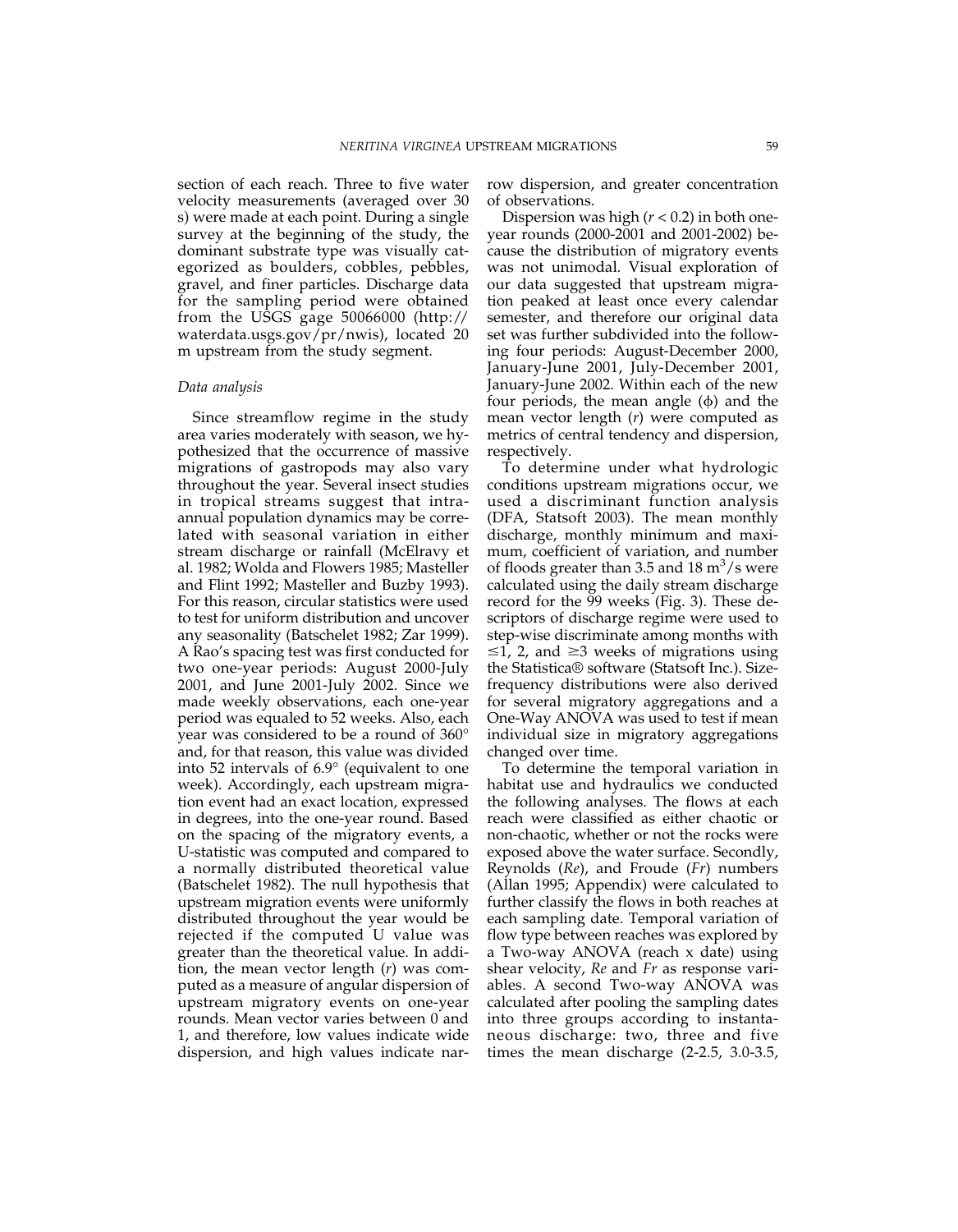

FIG. 3. A. Number of weeks per month when massive upstream migrations (Fig. 2) were observed at the MR. B. Mean monthly discharge (circles) between August 2000 and July 2002. Minimum and maximum daily discharges are indicated with a vertical line. Note logarithmic y-axis. C. Coefficient of variation of daily discharge throughout the month. D. Number of floods greater than 3.5 (open circles) or 18 (filled circles)  $m^3/s$  per month. Boxes in B to D indicate periods when massive migrations occurred at least during two weeks. The thick lines show the running average.

and  $>5$  m<sup>3</sup>/s, respectively). Two-way ANOVA was preferred over Repeated Measures ANOVA because the same plots and the two reaches were not always sampled on the same day. To assess habitat stability we used the percent of change

over time for the above hydraulic variables. More stable habitats are considered to have smaller changes over time, as already demonstrated in streams in temperate deserts (Grimm and Fisher 1989) and forests (Gjerløv et al. 2003).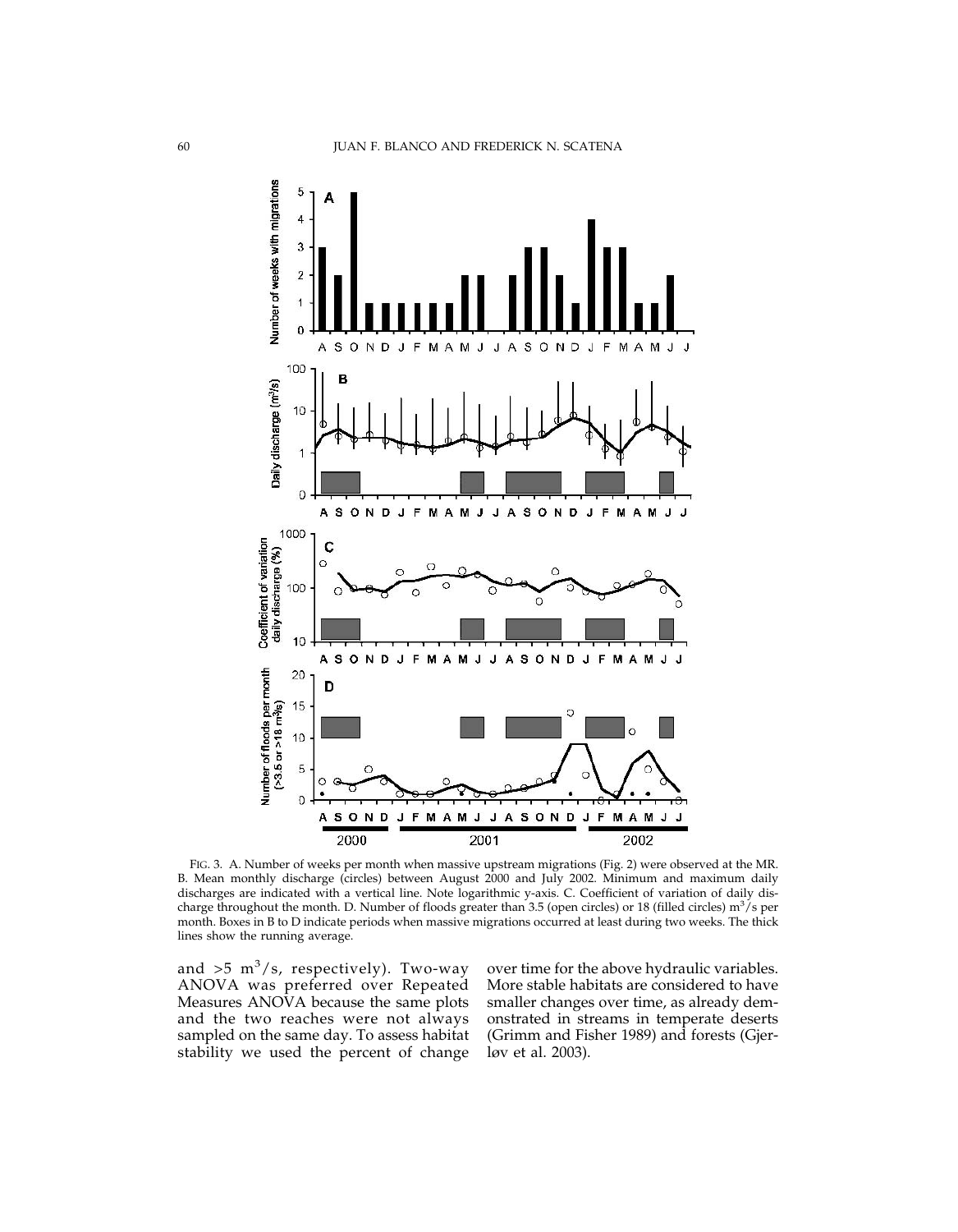Densities and sizes of *N. virginea* collected from August to December 2000 were transformed logarithmically to meet homoscedasticity for statistical tests. The homogeneity of variance of non-transformed data over time and between study reaches were also tested in a one way fashion using Levene's test and in multiple-ways using the Box-M and Sen and Puri's tests. A Twoway ANOVA was used to test differences of density and size between reaches and sampling dates (Zar 1999), and we used a G-test to determine uniformity of size groups over time within each reach (Sokal and Rohlf 1994).

To determine proximal causes of upstream migrations, mean gastropod density and its coefficient of variation (CV) were regressed against commonly used descriptors of the frequency and magnitude of flowrelated disturbances (Allan 1995; Clausen and Biggs 1997; Biggs and Smith 2002). These parameters included mean discharge during the last 24 hrs (QMED24), instantaneous discharge (QINST), number of flashfloods during the previous week (#Q/WK), and number of days since a flood of given magnitude (DAYSSINCEQ). Intense rains frequently impact northeastern Puerto Rico and produce flashfloods that are readily identifiable by the sudden rising and falling limbs relative to the base flow (Fig. 5c). Flashfloods in Río Mameyes are characterized by instantaneous discharge > 3.5 m<sup>3</sup>/s (duration 20% of time) (Atkins et al. 1999). Large tropical storms and hurricanes may produce storm flows occurring less than 1% of time and promoting overbank flows and streambed scouring (Scatena and Larsen 1991). We included intermediate and large storm flows (instantaneous discharge:  $>18$  and  $>36$  m<sup>3</sup>/s, duration: <1 and 0.5% of time, respectively) to account for large and infrequent disturbances.

The interdependency among flood regime parameters was explored using correlation analysis. Weekly snail density records were not autocorrelated as migratory aggregations observed in one week moved upstream and were replaced by a new aggregation the following week. Step-wise Multiple Regression Models (Zar 1999) were independently derived for the mean and the CV of gastropod density at each reach. Similar regressions were computed using gastropod mean size and percent of individuals per cohort as response variables. Finally, we explored several simple linear and non-linear regressions models between the elapsed time after storms and our biotic variables since this variable has been repeatedly used as a good predictor of lotic macroinvertebrate abundance in previous studies (e.g., Grimm and Fisher 1989; Flecker and Feifarek 1994; Ramírez and Pringle 1998).

#### RESULTS

#### *Seasonality of massive upstream migrations*

Forty four migratory aggregations of *N. virginea* were observed throughout the 99 weeks of sampling, 20 during the first year and 24 during the second (Fig. 3a). Migrations did not occur uniformly during either year: August 2000 to July 2001 (Rao's spacing test:  $U = 3220$ ,  $n = 20$ ,  $P < .01$ ; mean vector,  $r = .02$ ) and June 2001 to July 2002  $(U = 3900, n = 24, P < .01; r = .11)$ . When migration records were analyzed over 6-month periods, clustering was more evident. During the first year, most migrations were observed in October 2000 (mean angle:  $\phi = 359$ ) and in May 2001 ( $\phi = 179$ ). In contrast, during August to December 2001, and January to July 2002, massive migration events occurred at least monthly (r = .1 and 0, respectively). Nonetheless, migrations occurred at least during three weeks from September through October 2001, and January through March 2002.

The occurrence of massive upstream migrations of *N. virginea* was strongly related to stream discharge (Fig. 3b-d). The best discriminant function (Wilk's  $\lambda = 0.16$ ,  $F_{16, 24} = 2.28$ , P = .032) included the mean daily discharge, and the maximum and minimum discharge for both the observed and the previous month. The coefficient of variation of daily discharge of the previous month, and the number of floods (daily discharge  $>3.5 \text{ m}^3/\text{s}$ ) during the observed month were also included. Multivariate distance between the groups of  $\leq 1$  and 2 weeks with migrations was not significant (Mahalanobis squared distance MSD =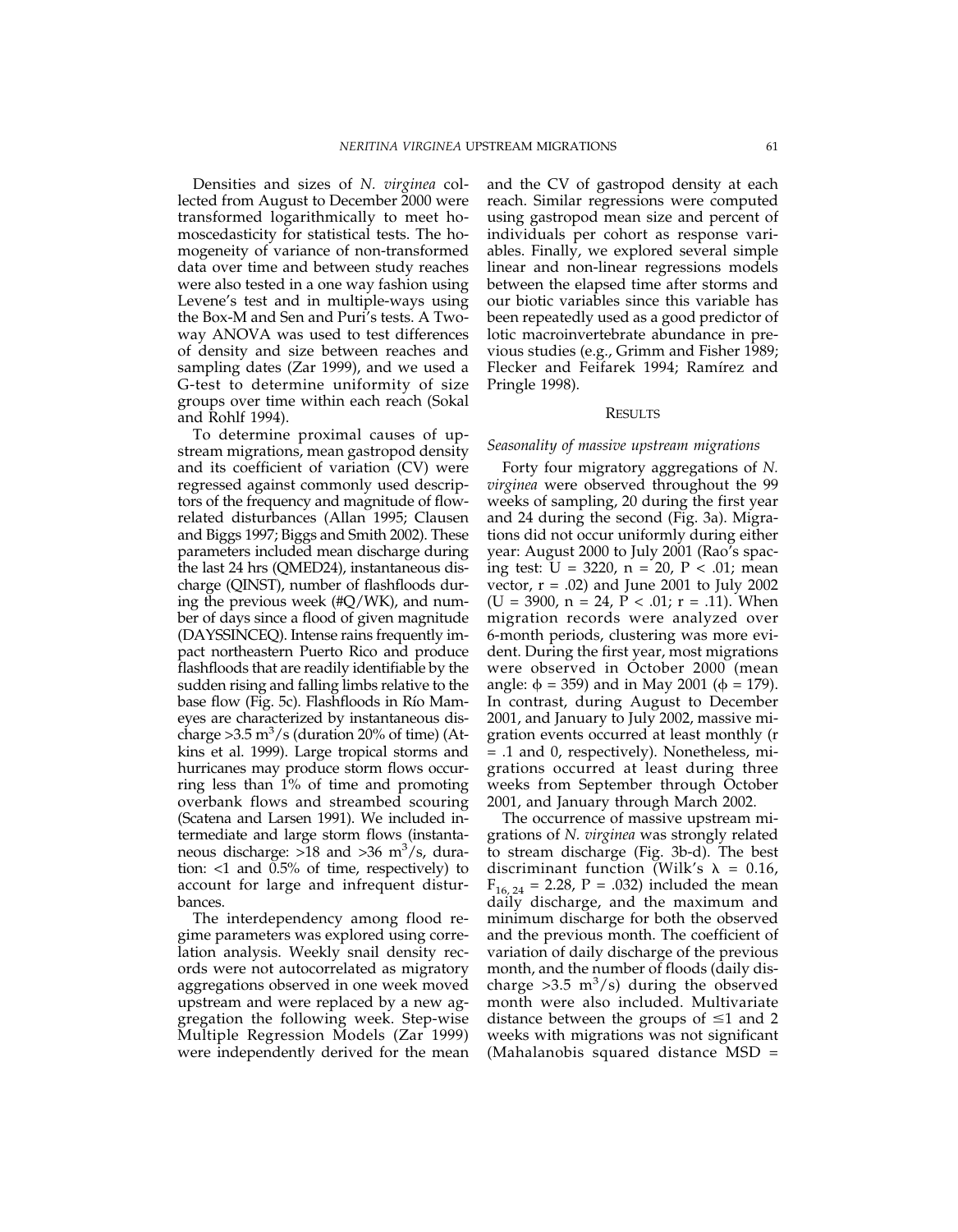8.79,  $F_{8, 12} = 2.23$ , P = .16). In contrast, there was a significant distance between the groups of 2 and  $\geq$ 3 weeks with migrations (MSD = 8.79,  $F_{8, 12} = 3.15$ , P = .036). The months with  $\geq 3$  weeks with migrations showed a mean discharge ranging between 1 and 2  $m^3/s$ , and they were preceded by months with higher mean discharge than months with  $\leq 1$  weeks with migrations  $(2.0 \text{ and } 1.3 \text{ m}^3/\text{s}, \text{ respectively})$  (Fig. 3b). The maximum discharge ranged between 3.8 and 8.1 m<sup>3</sup>/s in months with  $\geq$ 3 weeks with migrations, while the other groups ( $\leq$ 2 weeks) showed up to >20 m<sup>3</sup>/s (Fig. 3b). Months with  $\geq$ 3 weeks with migrations were preceded by months with intermediate maximum (8-10 m $3/s$ ), higher minimum discharges  $(0.4$ -0.7 m $^3$ /s) (Fig. 3b), and less variable daily discharges (interquartile range of  $CV = 70-120%$ ). Daily discharge was significantly greater in months with  $\leq$ 3 weeks with migrations (CV: 88->200%, Fig. 3c). Months with  $\geq 3$ weeks with migrations presented between 1 and 3 floods, those with fewer migrations presented between 1 and 6 (Fig. 3d).

The mean daily discharge in the Río Mameyes is typically greater during May, and between August and December (Fig. 1b). High discharge was observed from August to January 2000, and from April to May 2001 (Fig. 3b), matching observed patterns of massive migrations in the period 2000-2001 (Fig. 3a). In contrast, the second year was atypically wet and had high mean monthly discharges from August 2001 to January 2002 and April and May of 2002 (Fig. 3b). In summary, massive upstream migrations occurred during periods of receding waters after high discharge periods (August-October 200; May-June, and August-November 2001; January-March 2002).

We determined gastropod size composition of migratory aggregations based on groups collected in seven sampling dates between August 2000 and June 2001. Aggregated individuals ranged between 2.43 and 12.90 mm, but 50% fell in the 5-7 mm range. The overall average size was  $6.05 \pm 1.13$  mm, but mean size was significantly different among migratory groups (One-way ANOVA:  $F_{6, 860} = 20.3$ ,  $P < .0001$ , Fig. 4). The variance of size also changed

among migratory aggregations ( $F_{6, 860}$  = 11.68,  $P < .0001$ ).

#### *Habitat hydraulics and stability*

Daily stream discharge showed a marked variation during August to December 2000 (Fig. 5c). Over this period, 14 flood days were evident and had magnitudes from 2 to approximately 100  $\text{m}^3/\text{s}$ . Five events were greater than 10  $m^3/s$  (Fig. 5c). The two study reaches had marked differences in terms of hydraulics (Table 1) and stability to those flashfloods and storm flows. The MR showed slightly faster, but significantly more variable water velocities than the SR (Two-way ANOVA:  $F_{1, 489} = 1.04$ , P  $= .31$ , mean  $\pm$  s.d., MR: 0.30  $\pm$  0.30 m/s, SR:  $0.27 \pm 0.20$  m/s; homogeneity of variance test:  $F_{1,489} = 11.48$ , P < .001). The fast water velocities at both reaches promoted turbulent (mean *Re* > 2000), but non-erosive (*Fr <* 1) flows during discharges < $3.5 \text{ m}^3/\text{s}$ . During relatively small storms (>5.0 m<sup>3</sup>/s), turbulence increased with velocity in both reaches, but more dramatically in the SR (among discharge periods:  $F_{2,485} = 10.75$ , P < .001, discharge period and reach interaction:  $F_{2, 485} = 2.88$ , P = .057). Flows became more erosive (*Fr*∼1) in parts of both reaches, particularly at the SR when discharge was greater than  $5.0 \text{ m}^3/\text{s}$ . The fast flows along with larger streambed elements (cobbles and boulders) in the MR promoted chaotic and rough microflows (mean *Re\** > 30000) at intermediate discharge (< $3.5 \text{ m}^3/\text{s}$ ). Flows were less chaotic and smoother (mean *Re\** > 10000) in the small roughness elements of the SR (pebbles and cobbles) in the streambed. At high discharge, however, rough microflows increased faster in the SR than at the MR. The degree of change of the above variables between low discharge and storm flow dates was in the range of 100-200% in the SR and of 100-150% in the MR and indicates that scouring in the SR during flashfloods and storm flows may be greater because of the smaller substrates.

## *Upstream migration, gastropod density, and size*

Snail density varied significantly over time (F<sub>8, 156</sub> = 5.75, P < .0001, Fig. 5a-b),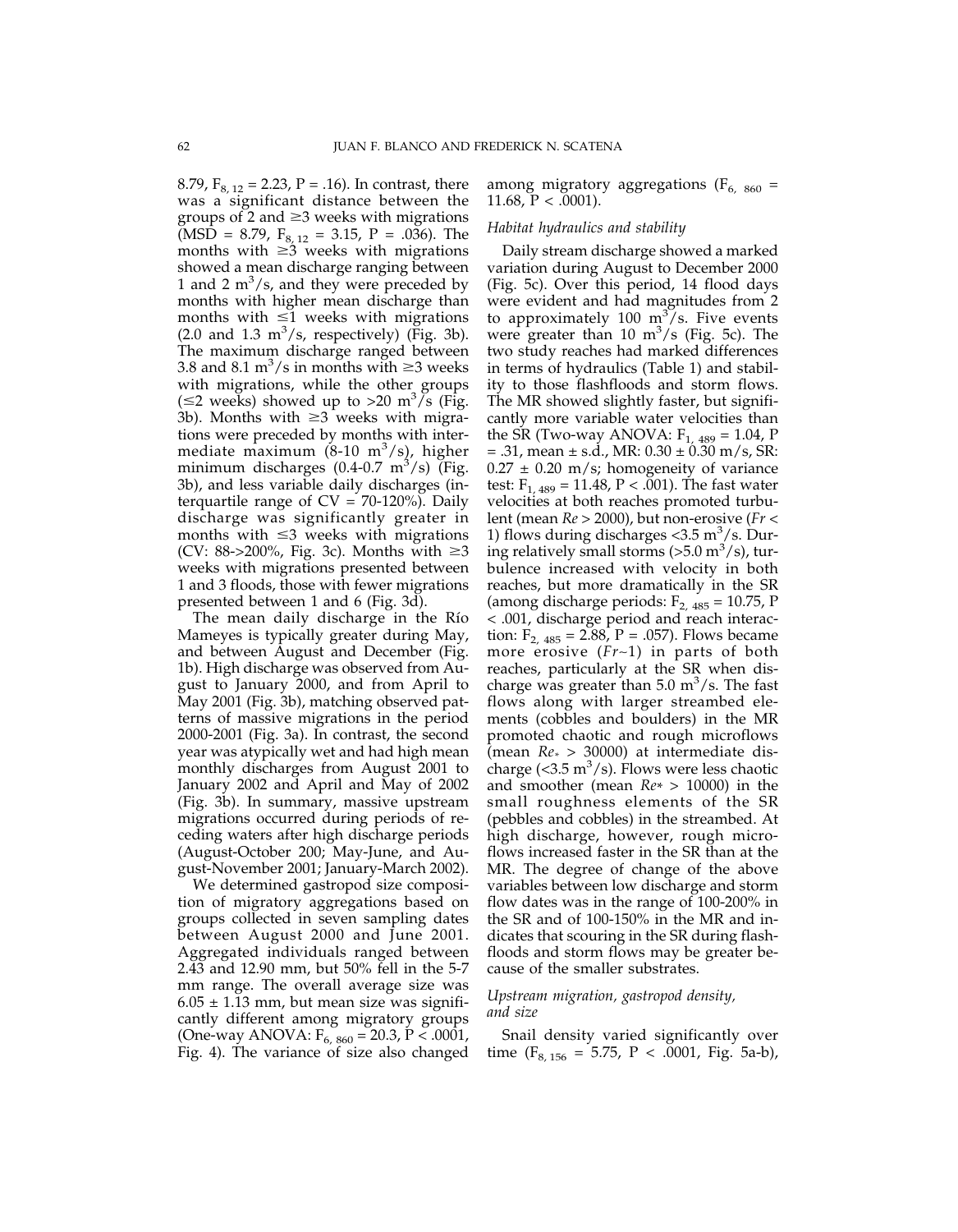

FIG. 4. Size-frequency distributions of *N. virginea* in migratory aggregations during 7 seven dates between August 2000 and June 2001.

and increased 2 to 10 times during migrations (200-800 ind/m<sup>2</sup>). This was particularly evident at SR (interaction,  $F_{8, 156}$  = 2.37,  $P < .019$ ). Mean density was significantly higher at the MR than SR, where it dropped to nearly zero during nonmigration periods (mean  $\pm$  s.d., MR: 115.7  $\pm$ 118.4 ind/m<sup>2</sup>, n = 86, SR: 17.8  $\pm$  33.8 ind/  $m^2$ , n = 78; F<sub>1, 8</sub> = 99.95, P < .0001). At least, seven migratory events were observed in the MR (Sep 5, 19, Oct 3, 17, Nov 7, 14 and 28, Fig. 5a). Only five were observed in the SR (Fig. 5b) and all occurred after floods (Fig. 5c).

Shell size changed significantly between August and December 2000 (Fig. 6), as evidenced by the oscillation of the variance

 $(F_{9, 1229} = 37.92, P < .01)$ . Shell size variation was smaller at dates when gastropod density was higher (i. e., during massive migratory events). By analyzing each reach separately, mean size did not changed over time at the MR ( $F_{8, 931} = 0.63$ ,  $P = .75$ ). Variance did change over time ( $F_{8, 931} = 26.07$ , P < .01). At the SR both mean size and variance changed significantly over time (means:  $F_{8, 290} = 13.17, P < .0001$ ; variances:  $F_{8, 290} = 8.58, P < .0001$ ). Mean size also showed differences between reaches, being smaller at the MR than at the SR (mean  $\pm$ s.d., MR:  $6.3 \pm 2.8$  mm,  $n = 940$ , SR:  $7.6 \pm 2.4$ mm,  $n = 299$ ;  $F_{1, 1237} = 54.55$ ,  $P < .0001$ ; homogeneity of variance test:  $F_{1, 1237} = 3.02$ ,  $P = .082$ ).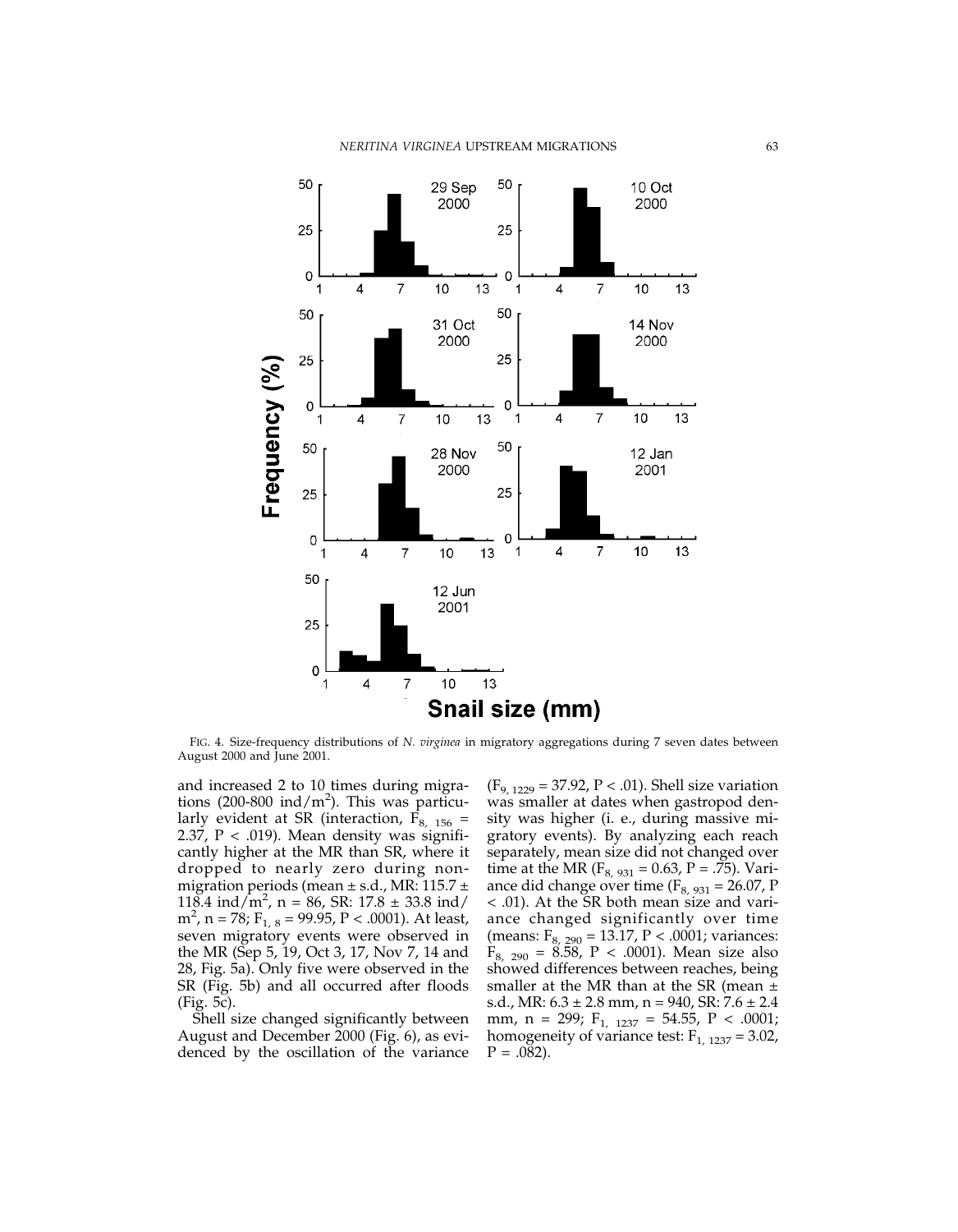

FIG. 5. Variation in *N. virginea* density at the Main and Side reaches (A and B, respectively). Circles: median. Whisker: interquartile range. Asterisks: extremes. Migrations are indicated with open circles, where size is proportional to the size of migratory aggregations. Closed circles indicate non-migratory events. C. Mean daily discharge between August 1 and December 31, 2000. Arrows: sampling dates. Open circles: migratory events. Numbers: flashfloods and storm flows. Horizontal line: Overall median discharge  $(1.5 \text{ m}^3/\text{s})$  based in historical record for USGS gage 50066000. Note logarithmic y-axes.

Differences in mean size between reaches were related to differences in size structure of the snail population (Fig. 6, G-test for goodness of fit to uniform size distribution, MR: G adj (24) = 333.66, P < .05, SR: G adj  $(16) = 120.23, P < .05$ ). While juveniles were dominant in both reaches, the early cohort dominated in the MR and late cohort in the SR. Adults were smaller in the MR, but more frequent and less variable over time

(10-30% of sample); while at the SR they were less frequent and more variable over time (0-100% of sample). Finally, spats were frequently recorded at the MR, but never observed at the SR.

## *Discharge regime and upstream migration*

The variables used to characterize disturbance regime were not redundant, providing different information to be correlated to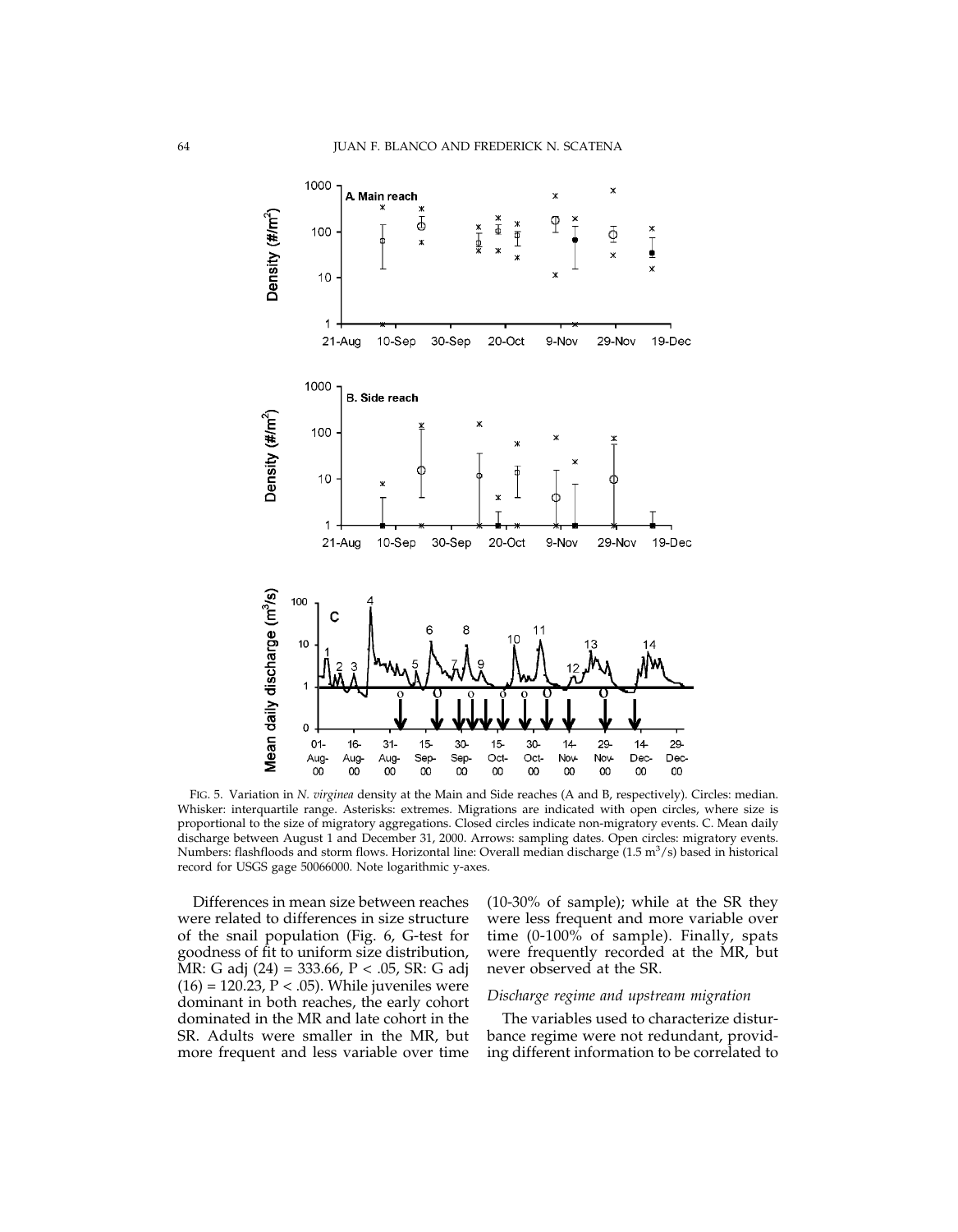|                                  |               | Main                    |                         | Side                    |                         |
|----------------------------------|---------------|-------------------------|-------------------------|-------------------------|-------------------------|
| Variable                         | Statistic     | reach                   |                         | reach                   |                         |
| Bankfull width (m)               |               | 11                      |                         | 3                       |                         |
| Base flow depth                  | Mean          | 30                      |                         | 20                      |                         |
| $D$ (cm)                         | Min-Max       | $10 - 50$               |                         | $5 - 30$                |                         |
| Dominant substrate               |               | Boulder                 |                         | Cobble                  |                         |
|                                  |               | Cobble                  |                         | Pebble                  |                         |
| Substratum roughness<br>$k$ (cm) | Mean          | 20                      |                         | 5                       |                         |
| Near-bed flow type <sup>1</sup>  |               | Chaotic flow            |                         | Non-chaotic flow        |                         |
|                                  |               | Low                     | <i>Intermediate</i>     | Low                     | <i>Intermediate</i>     |
|                                  |               | discharge               | discharge               | discharge               | discharge               |
| Shear velocity <sup>2</sup>      | Median        | 0.19                    | 0.29                    | 0.20                    | 0.37                    |
| $U^*(m/s)$                       | Interquartile | $0.10 - 0.40$           | $0.15 - 0.45$           | $0.12 - 0.36$           | $0.14 - 0.52$           |
|                                  | Min-Max       | $0.00 - 1.10$           | $0.00 - 1.65$           | $0.00 - 0.50$           | $0.00 - 1.14$           |
| Reynolds number <sup>3</sup>     | Median        | 3800 (T)                | 5800 (T)                | 3800 (T)                | 7400 (T)                |
| Re                               | Interquartile | 1500-7600               | 3000-9000               | 2000-7200               | 2800-10400              |
|                                  | Min-Max       | $0 - 24000$             | $0 - 33000$             | $0 - 10500$             | 0-23000                 |
|                                  |               | $(L-T)$                 | $(L-T)$                 | $(L-T)$                 | $(L-T)$                 |
| Froude number <sup>4</sup>       | Median        | $0.43$ (sC)             | $0.66$ (sC)             | $0.44$ (sC)             | $0.84$ (sC)             |
| Fr                               | Interquartile | $0.17 - 0.86$           | $0.34 - 1.03$           | $0.34 - 0.8$            | $0.31 - 1.18$           |
|                                  | Min-Max       | $0.00 - 2.71$           | $0.00 - 3.72$           | $0.00 - 1.18$           | $0.00 - 2.58$           |
|                                  |               | $(sC-SC)$               | $(sC-SC)$               | (sC)                    | $(sC-SC)$               |
| Roughness Reynolds               | Mean          | 38000 (R)               | 58000 (R)               | 10000(R)                | 18500(R)                |
| number <sup>5</sup>              | Interquartile | 10 <sup>4</sup>         | $10^{4} - 10^{5}$       | $10^3 - 10^4$           | $10^3 - 10^4$           |
| $Re*$                            | Min-Max       | $0.0 - 2.2 \times 10^5$ | $0.0 - 3.3 \times 10^5$ | $0.0 - 2.5 \times 10^4$ | $0.0 - 5.7 \times 10^4$ |
|                                  |               | $(S-R)$                 | $(S-R)$                 | $(S-R)$                 | $(S-R)$                 |

TABLE 1. Hydraulic characteristics of the reaches in lower Río Mameyes, Puerto Rico. Low daily discharge: 2.0-3.5 m<sup>3</sup>/s. Intermediate daily discharge (flashfloods):  $>$ 5 m<sup>3</sup>/s. N = 8 sampling dates.

1 Near-bed flow type according to a comparison of depth (*D*) and substratum roughness (*k*): *D* < 3*k* chaotic;  $D > 3k$  non-chaotic.

Interquartile range indicates temporal variation and min-max range indicates spatial variation.

 $3$ Mean flow type according to Reynolds number: >2000 Turbulent (T); <500 Laminar (L).

<sup>4</sup>Mean flow type according to Froude number: >1 Supercritical (SC); <1 Subcritical (sC).

Microflow type classification according to Roughness Reynolds number (*Re*\*): *Re*\*>70 hydraulically rough (R); *Re*\*<5 hydraulically smooth (S).

variation in gastropod density and size in the studied reaches (Table 2). Instantaneous discharge (QINST) was weakly correlated to median discharge during the last 24 hours (QMED24), suggesting that the hydrography is very flashy. In addition, QINST decreased with time after flashfloods ( $Q > 3.5$  m<sup>3</sup>/s) and small storm flows  $(Q > 18 \text{ m}^3/\text{s})$ , but was less correlated with very large storm flows  $(Q > 36 \text{ m}^3/\text{s})$  that were less frequent. Elapsed time since a flashflood or a small stormflow event (DAYSSINCEQ) was negatively correlated with the number of events during the previous week (#Q/WK). Finally, DAYSSINCEQ3.5 and DAYSSINCEQ18 were strongly correlated, because most high flow events occurring during a week

are flashfloods that override the effects of small storm flows.

The mean gastropod density and its coefficient of variation (CV), as well as mean size and frequency distribution of the different cohorts were correlated with the flood regime at Río Mameyes. However, the relationships differed between reaches. At the MR, no single disturbance variable played a major role on the dynamics of gastropod variables. The  $\#Q>3.5/WK$  and #Q>18/WK showed stronger positive effects on the percent of juveniles, while negative effects on the percent of spats and adults. In contrast, at the SR, more descriptors of disturbance regime were related to gastropod variables. Both QINST and #Q>3.5/WK were positively related to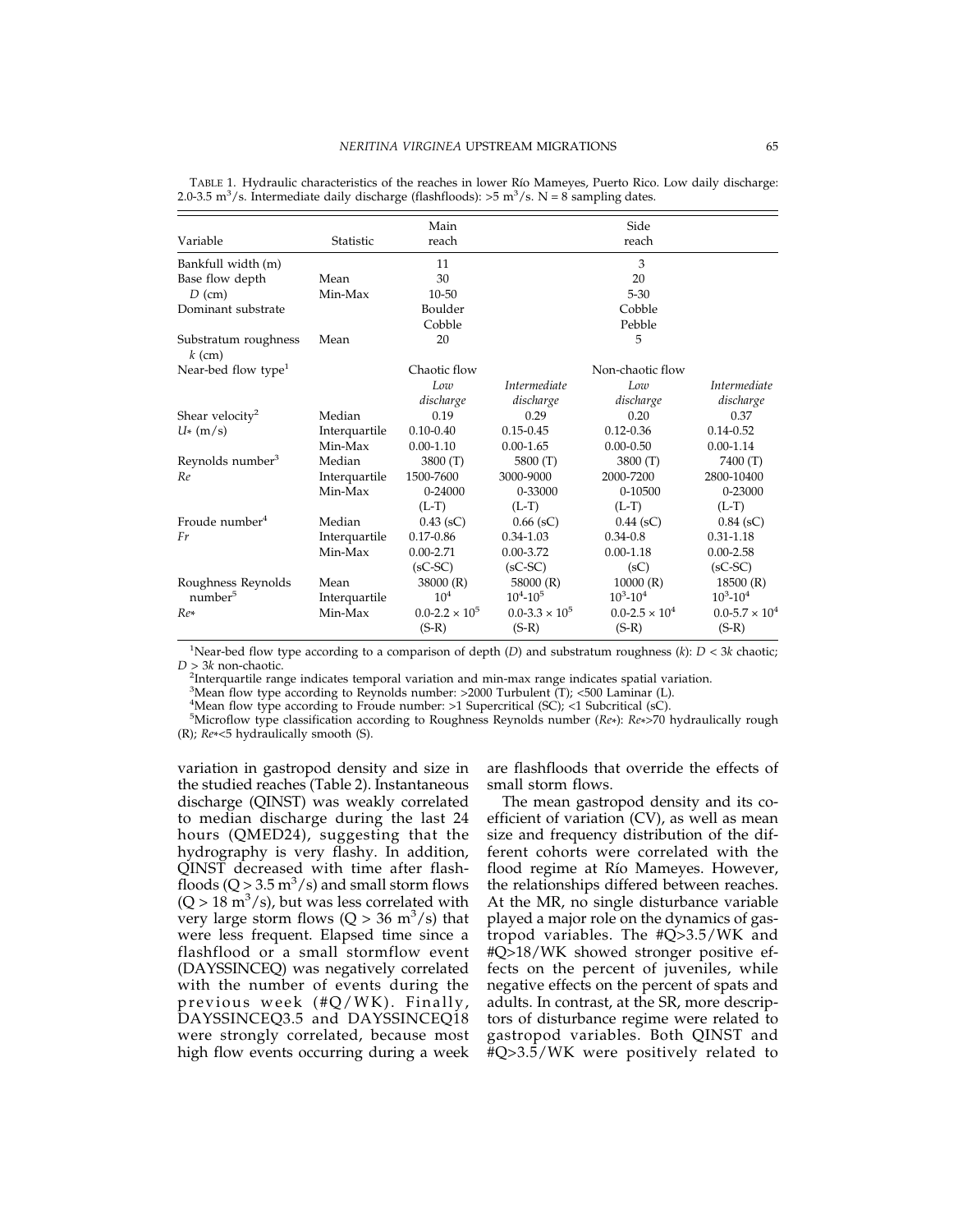

FIG. 6. Size variation in *N. virginea* at the Main and Side reaches (A and B, respectively). Circles: median. Whisker: interquartile range. Migratory events indicated by open circles. Closed circles indicate non-migratory events. Pies above of each sampling date correspond to percent of spats, juveniles, and adults. Numbers indicate the sample size for each date.

mean density, patchiness, and the percent of juveniles, but negatively related to the percent of adults. DAYSSINCEQ18 and DAYSSINCEQ3.5 also influenced these biotic variables. As a single variable, DAYS-SINCEQ3.5 explained the largest proportion of variation in mean density at both the MR ( $r^2 = .52$ ) and the SR ( $r^2 = .69$ ) (Fig. 7). At the MR, mean density increased above background levels (~100 ind/m<sup>2</sup>) and peaked approximately five days after event  $>3.5$  m<sup>3</sup>/s. Density then approached background levels within the next five days. In contrast, at the SR the highest mean density was recorded right after a flashflood and then decreased exponentially.

While most of the single disturbanceregime variables were weak in explaining the dynamics of gastropod variables, they had a strong, combined, habitatdependent effect (Table 3). At the MR, mean density increased with #Q>18/WK and decreased with #Q>36/WK. At the SR, mean density increased with high QINST. Patchiness of density (described by CV) increased with #Q>3.5/WK and was reduced by #Q>36/WK at MR. In contrast, more variables influenced CV at the SR. Mean size was not determined by any disturbance variable at the MR, but it was slightly influenced by the #Q>3.5/WK at the SR.

The distribution of individuals in size cohorts showed a tight correlation with the disturbance regime variables (Table 3). At the MR, the percent of spats increased with reduced QINST, #Q>3.5/WK and DAYSSIN-CEQ3.5. At the SR, spats were not found. The percent of early juveniles was explained by similar variables in both reaches. This per-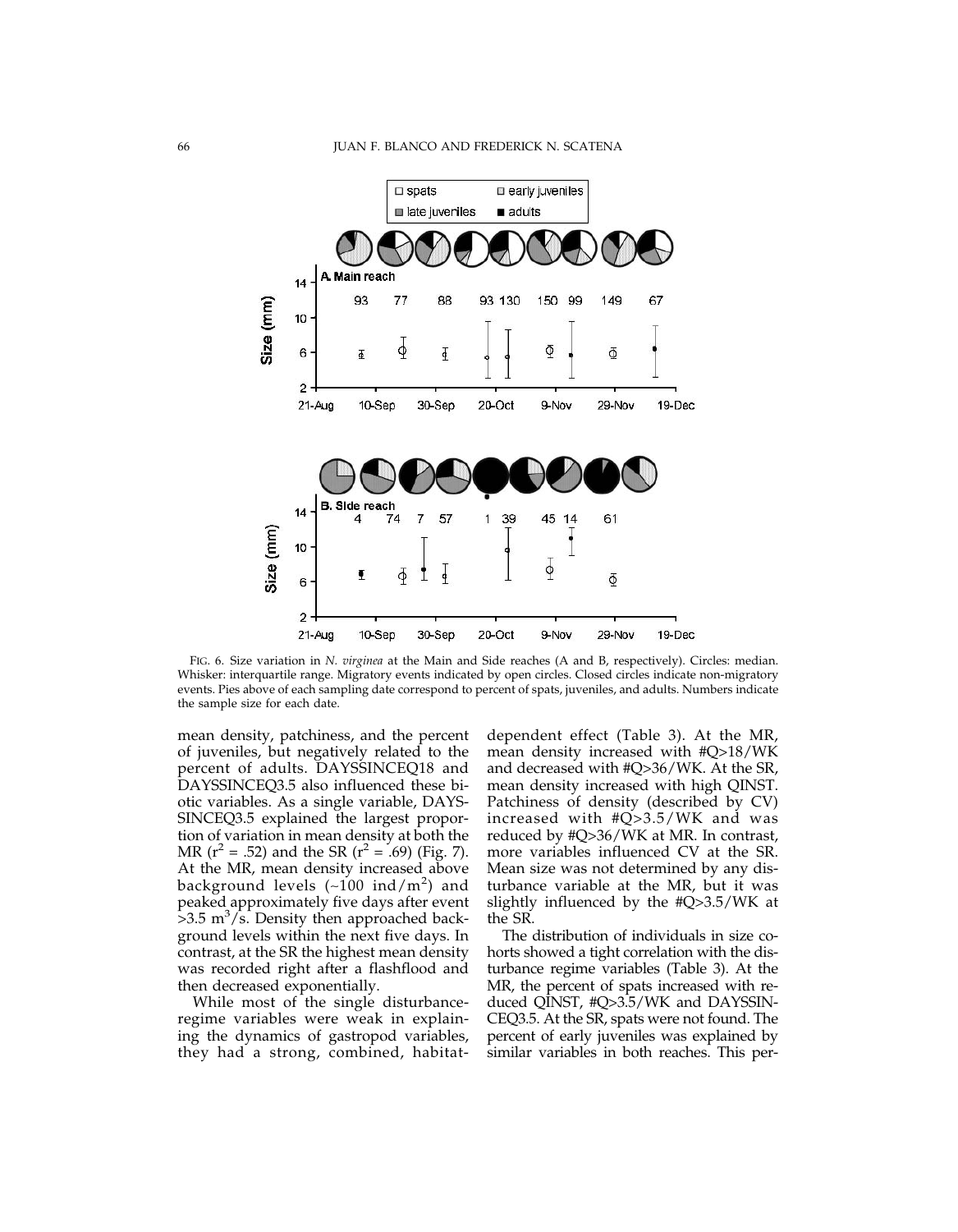|                                                                                                                                                                                                                                                                                                                                                                                                                                                                                                                                                                                                             | DAYSSINCEQ3.5 |        |              |                                                                             |          |          |                     | $\begin{array}{l} 0.526 \ 0.756 \ 0.757 \ 0.757 \ 0.757 \ 0.757 \ 0.757 \ 0.757 \ 0.757 \ 0.757 \ 0.757 \ 0.757 \ 0.757 \ 0.757 \ 0.757 \ 0.757 \ 0.757 \ 0.757 \ 0.757 \ 0.757 \ 0.757 \ 0.757 \ 0.757 \ 0.757 \ 0.757 \ 0.757 \ 0.757 \ 0.757 \ 0.757 \ 0.757 \ 0.$ |               |            | $277807788$<br>$-20007788$               |               |           |                                                                                                                                                                                                                                                                                                                                                                                                           |                   |                    |          |                                          |               |           | $\begin{array}{c} 288 \\ -0.000 \\ -0.000 \\ -0.000 \\ -0.000 \\ -0.000 \\ -0.000 \\ -0.000 \\ -0.000 \\ -0.000 \\ -0.000 \\ -0.000 \\ -0.000 \\ -0.000 \\ -0.000 \\ -0.000 \\ -0.000 \\ -0.000 \\ -0.000 \\ -0.000 \\ -0.000 \\ -0.000 \\ -0.000 \\ -0.000 \\ -0.000 \\ -0.000 \\ -0.000 \\ -0.000 \\ -0.000 \\ -0.000 \\ -0.00$ |                  |          |
|-------------------------------------------------------------------------------------------------------------------------------------------------------------------------------------------------------------------------------------------------------------------------------------------------------------------------------------------------------------------------------------------------------------------------------------------------------------------------------------------------------------------------------------------------------------------------------------------------------------|---------------|--------|--------------|-----------------------------------------------------------------------------|----------|----------|---------------------|-----------------------------------------------------------------------------------------------------------------------------------------------------------------------------------------------------------------------------------------------------------------------|---------------|------------|------------------------------------------|---------------|-----------|-----------------------------------------------------------------------------------------------------------------------------------------------------------------------------------------------------------------------------------------------------------------------------------------------------------------------------------------------------------------------------------------------------------|-------------------|--------------------|----------|------------------------------------------|---------------|-----------|-----------------------------------------------------------------------------------------------------------------------------------------------------------------------------------------------------------------------------------------------------------------------------------------------------------------------------------|------------------|----------|
| TABLE 2. Correlation indices among the disturbance regime variables and N. virginaa density, mean (coefficient of variation, CV), size, and percent of individuals<br>indicated for both reaches in lower Río Mameyes. Median discharge in the previous 24 h (QMED24), instantaneous discharge<br>(QINST), number of overbank flows (>36 m <sup>3</sup> /s) during the past 7 days (#Q>36/WK), number of storm flows (>18 m <sup>3</sup> /s) during the past 7 days (#Q>18/WK), number<br>past 7 days (#Q>3.5/WK), number of days since an overbank flood (DAYSSINCEQ36), number of days since a storm flow | DAYSSINCEO18  |        |              | $88867R$<br>$999999$                                                        |          |          |                     |                                                                                                                                                                                                                                                                       |               |            |                                          |               |           | $3277$<br>$3277$<br>$3277$<br>$327$<br>$327$<br>$327$<br>$327$                                                                                                                                                                                                                                                                                                                                            |                   |                    |          | $-0.56$<br>$-0.56$<br>$-0.50$<br>$-0.70$ |               |           |                                                                                                                                                                                                                                                                                                                                   |                  | 0.34     |
|                                                                                                                                                                                                                                                                                                                                                                                                                                                                                                                                                                                                             | DAYSSINCEO36  |        |              | $\begin{array}{c} 49.6 & 49.6 \\ -9.6 & 49.6 \\ -9.6 & 49.6 \\ \end{array}$ |          |          |                     |                                                                                                                                                                                                                                                                       |               |            | $355527$<br>$95527$<br>$95527$<br>$9557$ |               |           |                                                                                                                                                                                                                                                                                                                                                                                                           |                   |                    |          |                                          |               |           |                                                                                                                                                                                                                                                                                                                                   |                  |          |
|                                                                                                                                                                                                                                                                                                                                                                                                                                                                                                                                                                                                             | #Q>3.5/WK     |        |              | 45<br>0.57<br>0.82                                                          |          |          |                     |                                                                                                                                                                                                                                                                       |               | Main reach |                                          |               |           |                                                                                                                                                                                                                                                                                                                                                                                                           |                   |                    |          | 0.55                                     |               |           | 56<br>0.56<br>0.54<br>0.9<br>0.9                                                                                                                                                                                                                                                                                                  |                  |          |
|                                                                                                                                                                                                                                                                                                                                                                                                                                                                                                                                                                                                             | #Q>18/WK      |        |              | 5<br>ភូមិ<br><b>ភូមិ</b>                                                    | J,       |          |                     |                                                                                                                                                                                                                                                                       |               |            |                                          |               |           | $\begin{array}{l} {\mathcal Q} \stackrel{\sim}{\sim} {\mathcal Z} \stackrel{\sim}{\sim} {\mathcal Z} \stackrel{\sim}{\sim} {\mathcal Z} \stackrel{\sim}{\sim} {\mathcal Z} \stackrel{\sim}{\sim} {\mathcal Z} \stackrel{\sim}{\sim} {\mathcal Z} \stackrel{\sim}{\sim} {\mathcal Z} \stackrel{\sim}{\sim} {\mathcal Z} \stackrel{\sim}{\sim} {\mathcal Z} \stackrel{\sim}{\sim} {\mathcal Z} \end{array}$ |                   |                    |          | 0.44                                     | 0.46          |           | ००५<br>००५                                                                                                                                                                                                                                                                                                                        |                  |          |
|                                                                                                                                                                                                                                                                                                                                                                                                                                                                                                                                                                                                             | #Q>36/WK      |        | 0.56<br>0.39 |                                                                             |          |          |                     |                                                                                                                                                                                                                                                                       |               |            |                                          |               |           | 13 33 34 35 35<br>13 36 36 36 36<br>13 36 36 36 36                                                                                                                                                                                                                                                                                                                                                        |                   |                    |          | 88<br>0.42<br>0.54                       |               |           | ಸ್ತ್ರ ಸ್ವ<br>ಸ್ತ್ರ ಸ್ವ                                                                                                                                                                                                                                                                                                            |                  |          |
|                                                                                                                                                                                                                                                                                                                                                                                                                                                                                                                                                                                                             | <b>QINST</b>  | 0.69   |              |                                                                             |          |          |                     |                                                                                                                                                                                                                                                                       |               |            |                                          |               |           | $\begin{array}{cccc}\n2 & 4 & 5 & 6 & 6 & 8 \\ 3 & 5 & 6 & 6 & 8 & 8 \\ 4 & 6 & 6 & 6 & 8 & 8\n\end{array}$                                                                                                                                                                                                                                                                                               |                   |                    |          | 0.91                                     | 0.58          | $-0.53$   | 0.74                                                                                                                                                                                                                                                                                                                              | 0.30             | $-0.51$  |
|                                                                                                                                                                                                                                                                                                                                                                                                                                                                                                                                                                                                             | QMED24        |        |              |                                                                             |          |          |                     |                                                                                                                                                                                                                                                                       |               |            | $-0.21$                                  |               |           | $-0.36$<br>$-0.36$<br>$-0.42$<br>$-0.32$                                                                                                                                                                                                                                                                                                                                                                  |                   |                    |          | 0.48                                     | 0.19          | $-0.37$   | 0.47                                                                                                                                                                                                                                                                                                                              | 0.23             | $-0.35$  |
| DAYSSINCEQ18), number of days since a flashflood (DAYSSINCEQ3.5). Bolded: r <sup>2</sup> ~ 60%. N = 9 sampling dates<br>in different size categories. Values are<br>of flashfloods (> $3.5 \text{ m}^3\text{/s}$ ) during the                                                                                                                                                                                                                                                                                                                                                                               | Variable      | QMED24 | QINST        | #Q>36/WK                                                                    | #Q>18/WK | #Q>3.5WK | <b>DAYSSINCEO36</b> | <b>DAYSSINCEQ18</b>                                                                                                                                                                                                                                                   | DAYSSINCEQ3.5 |            | Mean density                             | CV of density | Mean size | $%$ Spats                                                                                                                                                                                                                                                                                                                                                                                                 | % Early juveniles | $%$ Late juveniles | % Adults | Mean density                             | CV of density | Mean size | % Early juveniles                                                                                                                                                                                                                                                                                                                 | % Late juveniles | % Adults |

| #Q<18\INIK #Q<3 \$\INIK DAXQINICEQSG_____DAXQINICEQSG______DAXQSD_____DAX_NICEQQS_\$                                                                                                                                                                                                                                                                                                                                                                                                                                                                                                                                                                                                                     |                                                                                     |  | HOS36/WK | <b>OINIST</b> | <b>DAVED24</b>               | niahle |
|----------------------------------------------------------------------------------------------------------------------------------------------------------------------------------------------------------------------------------------------------------------------------------------------------------------------------------------------------------------------------------------------------------------------------------------------------------------------------------------------------------------------------------------------------------------------------------------------------------------------------------------------------------------------------------------------------------|-------------------------------------------------------------------------------------|--|----------|---------------|------------------------------|--------|
| TABLE 2. Correlation indices among the disturbance regime variables and N. <i>virginea</i> density, mean (coefficient of variation, $CV$ ), size, and percent of individuals<br>lifferent size categories. Values are indicated for both reaches in lower Río Mameyes. Median discharge in the previous 24 h (QMED24), instantaneous discharge<br>NST), number of overbank flows (>36 m <sup>3</sup> /s) during the past 7 days (#Q>36/WK), number of storm flows (>18 m <sup>3</sup> /s) during the past 7 days (#Q>18/WK), number<br>flashfloods (>3.5 m <sup>3</sup> /s) during the past 7 days (#Q>3.5/WK), number of days since an overbank flood (DAYSSINCEQ36), number of days since a storm flow | since a flashflood (DAYSSINCEQ3.5). Bolded: $r^2 \sim 60\%$ . N = 9 sampling dates. |  |          |               | AYSSINCEQ18), number of days |        |
|                                                                                                                                                                                                                                                                                                                                                                                                                                                                                                                                                                                                                                                                                                          |                                                                                     |  |          |               |                              |        |
|                                                                                                                                                                                                                                                                                                                                                                                                                                                                                                                                                                                                                                                                                                          |                                                                                     |  |          |               |                              |        |

# *NERITINA VIRGINEA* UPSTREAM MIGRATIONS 67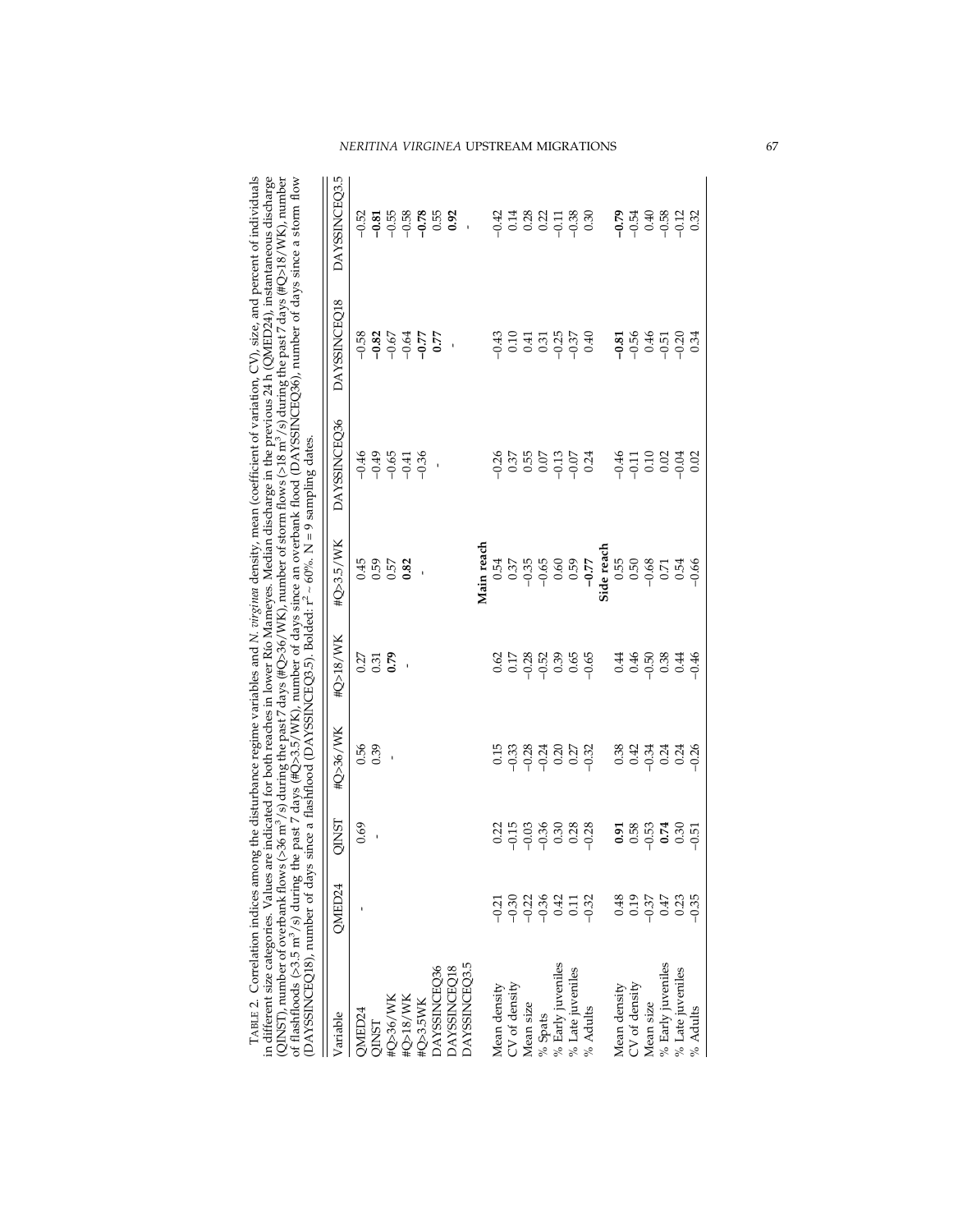

FIG. 7. Mean density variation of *N. virginea* with elapsed days after a flashflood (Q>3.5 m<sup>3</sup>/s) at the main and side reaches. Different non-linear regression models were fitted for each reach. Note different scales in y-axis.

cent increased with QINST, #Q>3.5/WK, and DAYSSINCEQ3.5. However, DAYSSIN-CEQ36 better promoted an increase of early juveniles at the SR. The variation in percent of late juveniles was not as strongly determined by disturbance regime as in the previous cohort, and the models were reachdependent. At the MR, it increased with #Q>18/WK and decreased with #Q>36/ WK, while at the SR it increased with QINST and DAYSAFTQ3.5 and decreased with #Q>3.5/WK. The percent of adults was weakly determined by #Q>3.5/WK at the MR, but it was strongly determined by that variable as well as QINST, DAYSSINCEQ18, and DAYSSINCEQ3.5 at the SR.

# **DISCUSSION**

# *Seasonality of massive upstream migrations*

In this study we observed 44 massive upstream migrations of the neritid gastropod *Neritina virginea* over a two year period.

The migrations occurred at least once a month and were closely correlated to receding flows after periods of high discharge. In general, massive migrations were most frequent during the two high discharge periods of the year (May, and August to November). Nonetheless, prolonged periods of high discharge can presumably promote upstream migrations until the onset of the dry season, as they did in 2002. Given that successive storm flows are a proximate cause of migrations, the massive migrations of *N. virginea* tend to be seasonal but with a variable periodicity. Our results contrast with a previous one-year, mark-and-recapture study in a regulated stream in southern Japan stream, where non-seasonal migration was documented (Nishiwaki et al. 1991a). In our study, young juveniles (5-7 mm) dominated migratory aggregations. Similar findings were obtained for neritids in Puerto Rico (Pyron and Covich 2003), Costa Rica (Schneider and Lyons 1993), and Hawaii (Ford 1979). Given the dominance of those intermediate-sized individuals, upstream migration may also be density-dependent and related to differences in resource-holding capacity among sizes, as was hypothesized for other migratory fauna (Baker 1978, Powers and Peterson 2000). This strategy, which is most likely used to avoid predators, has also been observed in *N. virginea* (J. F. Blanco, unpublished data). In addition, reduction of periphyton due to floods is common (e.g., Biggs and Smith 2002) and may also be responsible for triggering migrations (Johnson and Brown 1997).

## *Habitat hydraulics, and upstream migration*

In the lower Río Mameyes, we recorded migratory aggregations in two habitats that differ in hydraulics and stability. At low and intermediate discharges, the MR showed faster and highly variable water velocities, highly turbulent flows (high *Re*), and highly rough microflows (*Re\**), due to the boulders and cobbles dominating the streambed. The SR also showed fast, but less variable water velocities, less turbulent flows (*Re*), and smoother microflows (*Re\**), due to finer streambed substrate (cobble and pebble). However, during storm flows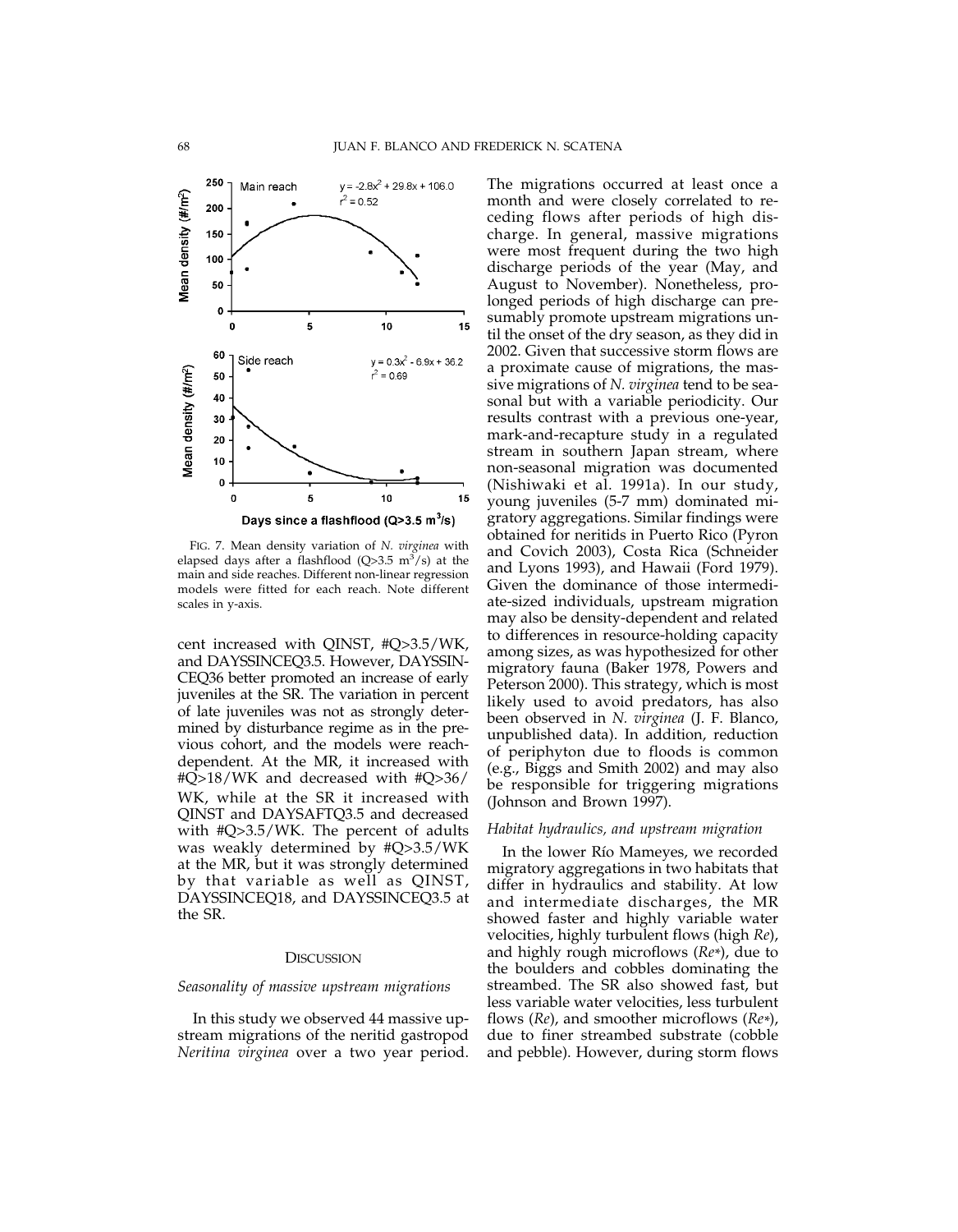TABLE 3. Multiple (linear) regression models on flow-disturbance regime and dynamics of several variables associated to upstream migration of *N. virginea* in two reaches at lower Río Mameyes. F-values, probability of the regression, and adjusted determination indices  $(R^2)$  are included for each dependent variable at each reach. Standardized slopes  $(\beta)$  are shown between brackets next to each independent variable; those significantly different from zero are indicated with an asterisk.  $n = 10$  sampling dates. Disturbance regime variables: median discharge in the previous 24 hrs (QMED24), instantaneous discharge (QINST), number of over bank flows (>36 m<sup>3</sup> /s) during the past 7 days (#Q>36/WK), number of storm flows (>18 m3 /s) during the past 7 days (#Q>18/ WK), number of flashfloods (>3.5 m<sup>3</sup>/s) during the past 7 days (#Q>3.5/WK), number of days since an over bank flood (DAYSSINCEQ36), number of days since a storm flow (DAYSSINCEQ18), and number of days since a flashflood (DAYSSINCEQ3.5).  $N = 9$  sampling dates.

| Dependent variable                           | Main reach                                                                                                                                                                                     | Side reach                                                                                                                                                                                                                                                              |
|----------------------------------------------|------------------------------------------------------------------------------------------------------------------------------------------------------------------------------------------------|-------------------------------------------------------------------------------------------------------------------------------------------------------------------------------------------------------------------------------------------------------------------------|
| Mean density $(\frac{\text{#}}{\text{m}^2})$ | $F_{3.6} = 12.31, P > 0.01, R^2 = 0.79$<br>$Intercept = 131.60$<br>$SE Error = 23.19$<br>#Q>36/WK $(-1.40^*)$<br>#Q>18/WK $(1.48^*)$<br>DAYSSINCEQ36 (-0.56*)                                  | $F_{4.5} = 56.17$ , P < 0.001, R <sup>2</sup> = 0.96<br>Intercept $= -15.20$<br>$SE Error = 3.39$<br>$QINST (1.22*)$<br>#Q>36/WK $(-0.53^*)$<br>#Q>18/WK $(1.09^*)$                                                                                                     |
| CV of density                                | $F_{3.6} = 14.75$ , P < 0.001, R <sup>2</sup> = 0.82<br>Intercept $= -1.38$<br>$SE Error = 14.01$<br>#Q>36/WK $(-0.66^*)$<br>#Q>3.5/WK $(1.45^*)$<br>DAYSSINCEQ3.5 (0.91*)                     | #Q>3.5/WK $(-0.75^*)$<br>$F_{6,3} = 18.55$ , P < 0.05, R <sup>2</sup> = 0.92<br>Intercept = $90.85$<br>$SE Error = 5.45$<br>QMED24 $(-0.68^*)$<br>#Q>36/WK $(1.30^*)$<br>#Q>18/WK $(-1.10^*)$<br>DAYSSINCEQ36 (2.10*)<br>DAYSSINCEQ18 (-4.00*)<br>DAYSSINCEQ3.5 (1.72*) |
| Mean size (mm)                               | No significant model                                                                                                                                                                           | $F_{1,8} = 6.96, P < 0.05, R^2 = 0.40$<br>Intercept $= 11.20$<br>$SE Error = 2.13$<br>#Q>3.5/WK $(-0.68^*)$                                                                                                                                                             |
| % Spats                                      | $F_{3,6} = 8.51, P < 0.05, R^2 = 0.71$<br>Intercept $= 1.05$<br>$SE Error = 0.10$<br>QINST $(-0.73)$<br>#Q>3.5/WK $(-1.30^*)$<br>DAYSSINCEQ3.5 $(-1.40^*)$                                     | Spats not found                                                                                                                                                                                                                                                         |
| % Early juveniles                            | $F_{3,6} = 20.71$ , P < 0.01, R <sup>2</sup> = 0.87<br>Intercept $= 0.82$<br>$SE Error = 0.07$<br>$QINST (0.82*)$<br>#Q>3.5/WK $(1.41^*)$<br>DAYSSINCEQ3.5 $(1.65^*)$<br>DAYSSINCEQ3.5 (1.65*) | $F_{4,5} = 19.45, P < 0.01, R^2 = 0.89$<br>Intercept $= -0.27$<br>$SE Error = 0.04$<br>$QINST (0.96*)$<br>#Q>3.5/WK $(0.70^*)$<br>DAYSSINCEQ36 (0.48*)<br>DAYSSINCEQ3.5 (0.50)                                                                                          |
| % Late juveniles                             | $F_{2,7} = 4.88$ , P < 0.05, R <sup>2</sup> = 0.46<br>Intercept $= 0.19$<br>$SE Error = 0.08$<br>#Q>36/WK $(-0.64)$<br>$\text{HQ} > 18/WK$ (1.16*)                                             | $F_{3,6} = 4.83$ , P < 0.05, R <sup>2</sup> = 0.56<br>Intercept = $-0.65$<br>$SE Error = 0.15$<br>QINST (0.77)<br>#Q>3.5/WK $(-1.21^*)$<br>DAYSSINCEQ3.5 (1.45*)                                                                                                        |
| % Adults                                     | $\mathrm{F_{1,8}}=11.34,\, \mathrm{P} < 0.01,\, \mathrm{R^2}=0.53$<br>$Intercept = 0.29$<br>$SE Error = 0.06$<br>#Q>3.5/WK $(-0.77^*)$                                                         | $F_{4,5} = 6.67$ , P < 0.05. $R^2 = 0.72$<br>$Intercept = 2.01$<br>$SE Error = 0.17$<br>$QINST$ $(-1.00*)$<br>#Q>3.5/WK $(-1.20^*)$<br>DAYSSINCEQ18 (-0.97)<br>DAYSSINCEQ3.5 (-0.56)                                                                                    |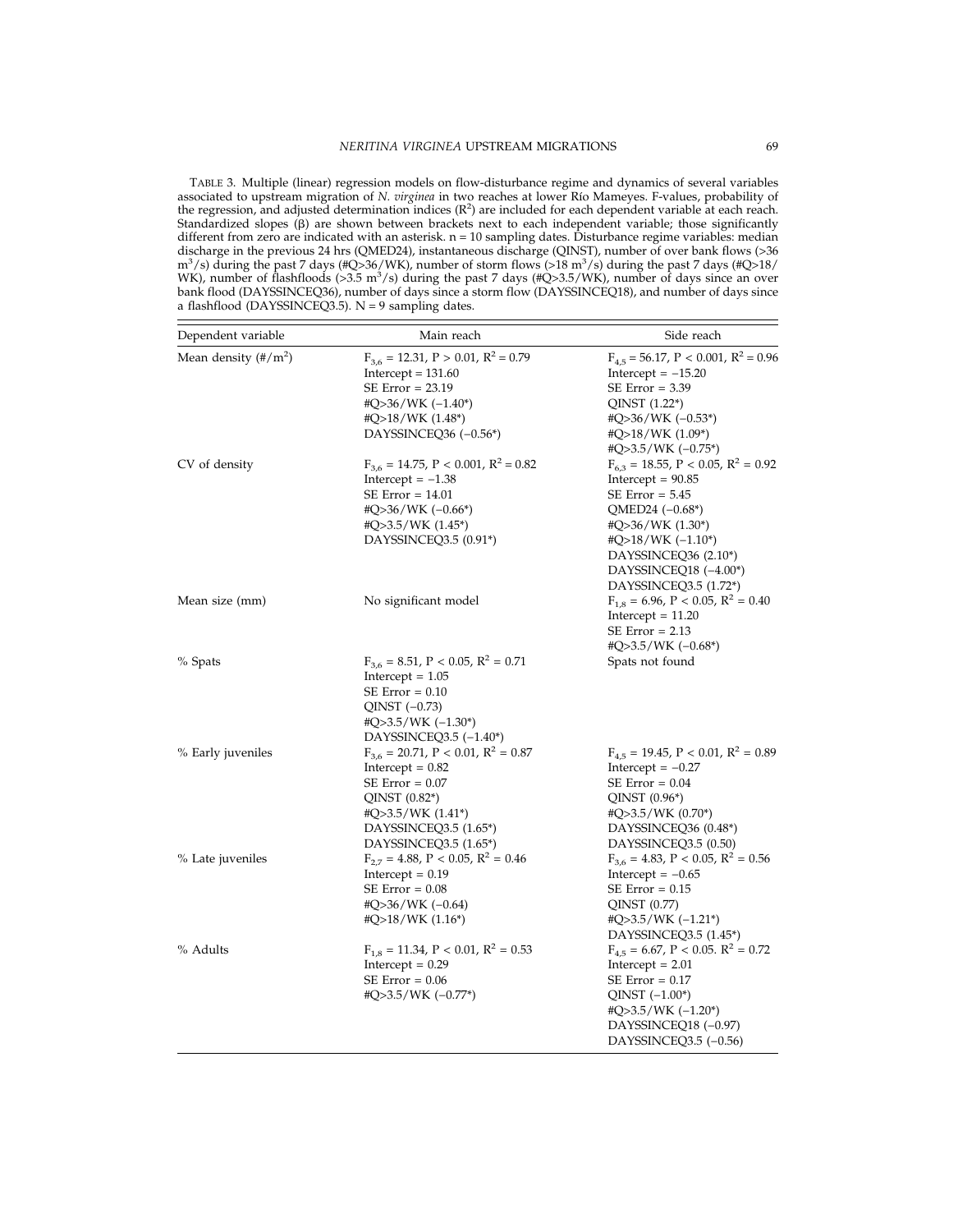both *Re* and *Re\** increased more rapidly in the SR than in the MR, and therefore the streambed is probably more prone to scour because greater shear stress and lack of flow separation (Davis and Barmuta 1989; Hart and Finelli 1999). Recent field experiments in a New Zealand stream (Matthaei et al. 1999a, b) provide evidence on stone movement relative to both high flows and habitat hydraulics. These experiments demonstrated less stone movement in riffles than in runs, but warned on the importance of upstream elements forcing the flows (i.e., bends, high banks and bedrock outcrops) in reducing stone stability. Forced flows by an upstream bend and an elevated bank may have contributed to a habitat unstability at the SR.

Gastropod density and size differences between reaches were related to hydraulics, and seemly scour patterns. Greater densities were continuously observed at the MR while densities dropped to zero at the SR during non-migration dates. Therefore, the SR may be considered a nonpermanent habitat and a transient passage. During upstream migrations, *N. virginea* mean size and its variance decreased in both habitats, however spats and juveniles primarily used the MR while the adults used the SR. Nonetheless, the percent of adults was more constant at the MR than at the SR, probably due to the greater streambed scour during storm flows. Recently, Holomuzki and Biggs (2000) conducted flume-tank experiments to study behavioral responses of lotic gastropods and insects to high flows, and observed that mortality in *Potamopyrgus* gastropods was negligible in streambeds consisting of stable, large stones because snails moved underneath of large rocks to avoid dislodgment during high flows. In contrast, when the gastropods and insects were placed in unstable, gravel substrate, high mortality occurred during high flows.

Many studies have demonstrated that hydraulic conditions influence habitat stability and aquatic refugia (e.g., Lancaster and Hildrew 1993; Townsend et al. 1997; Townsend and Scarsbrook 1997; Gjerløv et al. 2003). In our study, substrates large enough to separate flow and create dead

spaces may function as instream refugia during high flows (sensu Lancaster and Hildrew 1993) and helped explain the observed habitat preferences of *N. virginea.* Habitat dependent response to disturbances was documented in temperate streams under distinct climatic regimes (e.g., Grimm and Fisher 1989; Palmer et al. 1995; Robertson et al. 1995), but examples for the tropics are scarce (see Flecker and Feifarek 1994). According to some models for temperate streams in England (Lancaster and Hildrew 1993; Robertson et al. 1995; Lancaster and Belyea 1997), the spatial distribution of lotic organisms change as a function of flow variability, while low patchiness is observed at baseflows marked patchiness arises due to concentration of individuals in refugia at high flow. In our study, the populations of *N. virginea* might be incompletely affected by high flows (incomplete catastrophe) and frequent recruitment could be possible at habitat scale within riffles and runs. Stable habitats can also provide more refugia than less stable habitats at the reach scale (riffle vs. run) and help secure population persistence in larger scales.

### *Discharge regime and upstream migration*

Different disturbance parameters explained the dynamics of *N. virginea* variables in our study. An increase in mean density due to migratory aggregations was related to intermediate storm events (Q >  $18 \text{ m}^3/\text{s}$ ) in both reaches. Nevertheless, such high densities were recorded at the SR only during high discharges and the patchiness of snail density increased with the number of flashfloods in the MR. Similar patterns were observed at the SR, but additional interacting factors were also involved. Such increase in both mean density and patchiness is promoted by strong habitat selection by migrating individuals. Blanco and Scatena (unpublished data) found that *N. virginea* used specific areas of the channels during upstream migrations thus increasing patchiness. These areas (i.e*.,* fast flowing or deep waters) may function not only as migratory pathways, but also as flow refugia.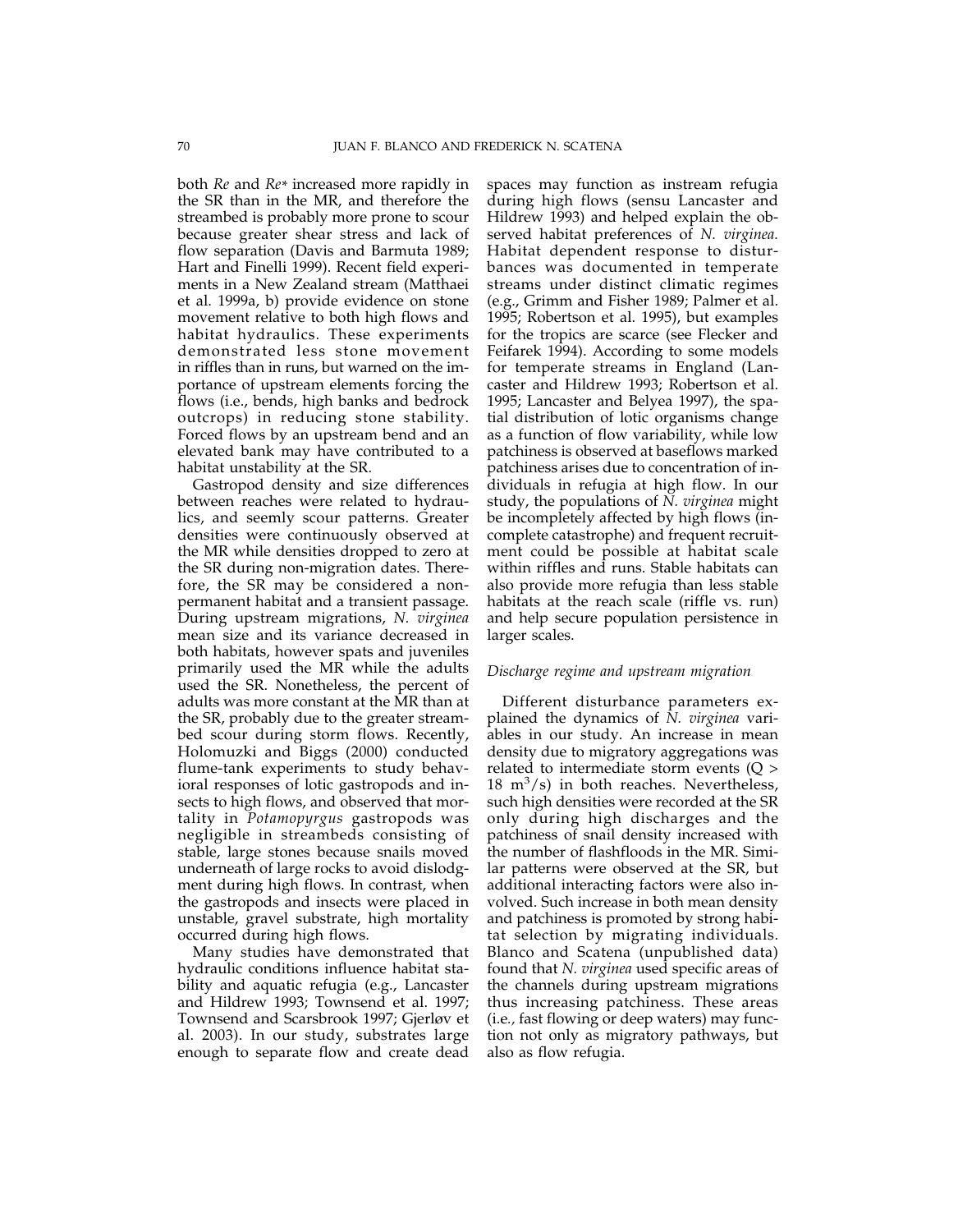Although mean snail size was poorly explained by disturbance regime, floods significantly explained the proportion of individuals in different cohorts. The percent of spats increased with instantaneous high discharge but rapidly decreased as water level receded. Similarly, the percent of early juveniles (50% in migratory aggregations) increased with high instantaneous discharge after several flashfloods (#Q > 3.5/WK) and with time after last flashflood in both reaches  $(R^2: MR = .87, SR = .89)$ . At the SR, the percent of early juveniles also increased after large storms  $($ >36 m<sup>3</sup>/s). Unlike young juveniles, percent of late juveniles varied more, regardless of disturbance regime, suggesting that other factors may be more important. Finally, the percent of adults was reduced by successive flashfloods at the MR. In contrast, they appeared right after floods and then quickly disappeared in the SR. This may be due to dislodgment and streambed scour at an upstream plane-bed reach during floods, followed by upstream compensatory movement. The greater refugia availability at the MR may also have reduced effect of flashfloods on adult populations. Our results supported previous studies that report that reliability of disturbance variables is both species and habitat specific (Grimm and Fisher 1989; Death and Winterbourn 1994; Biggs and Smith 2002; Townsend and Scarsbrook 1997; Doisy and Rabeni 2001), but we also provided evidence that they are size-dependent.

Finally, our findings contrasted with the observance of frequent crashes in macroinvertebrate abundance relative to storm flows in tropical streams (Flecker and Feifarek 1994; Ramirez and Pringle 1998) and desert streams of North America (Grimm and Fisher 1989). Population crashes in neritid gastropods are exclusively caused by large, infrequent storm flows (>36 m<sup>3</sup>/s) responsible for streambed scour even in stable habitats (i.e., riffles and deep pools). Smaller events, in contrast, increase population density by stimulating upstream migration presumably due to reduction of periphyton. Therefore, neritid gastropods are resistant to small disturbances in stable habitats and highly resilient in unstable

habitats. This study supported previous works (Grimm and Fisher 1989; Flecker and Feifarek 1994) reporting speciesspecific responses to flood disturbances. In our study, *N. virginea* displayed a pulse response (sensu Lake 2000) characterized by a density reduction dependent on both disturbance magnitude and habitat stability, followed by a massive upstream migration.

## **CONCLUSIONS**

Aggregations of large numbers of juveniles of *N. virginea* that migrate upstream occur during rainy periods in Puerto Rico. Both long- and the short-term studies indicate that upstream migrations are relatively frequent (once every 15 days), promoted by floods, and are strongly influenced by reach-level habitat stability. In a stable riffle reach, the density varied less compared to an unstable plane-bed reach and peaked nearly 5 days after flashfloods, dropping to previous levels afterwards. Conversely, in an unstable habitat, density was lower, increasing 1 day after floods, then decreasing exponentially to zero in some instances. *N. virginea* was more resistant to flashfloods (instantaneous discharge  $>3.5 \text{ m}^3/\text{s}$ ) and intermediate storm flows (instantaneous discharge >18  $m^3/s$ ) in the stable habitat providing flow refugia (riffle), but it was resilient in the unstable habitat (finesubstrate run). Lastly, since stable habitats are preferred as both residence areas and passages during upstream migrations, they should be protected to preserve populations of *N. virginea* and other migratory fauna.

*Acknowledgments.—*Sara R. López assisted during the long-term monitoring fieldwork. Andrés García, Samuel Moya and Brynne Bryan kindly provided transportation to the field site. Brynne also provided helpful comments on the manuscript. Jorge Ortiz-Zayas provided the study area map and Juan D. Daza did the electronic artwork in final figures. This research, funded by the Cooperative Agreement 00-CA-11120101–004, International Institute of Tropical Forestry [USDA-Forest Service] and the University of Puerto Rico,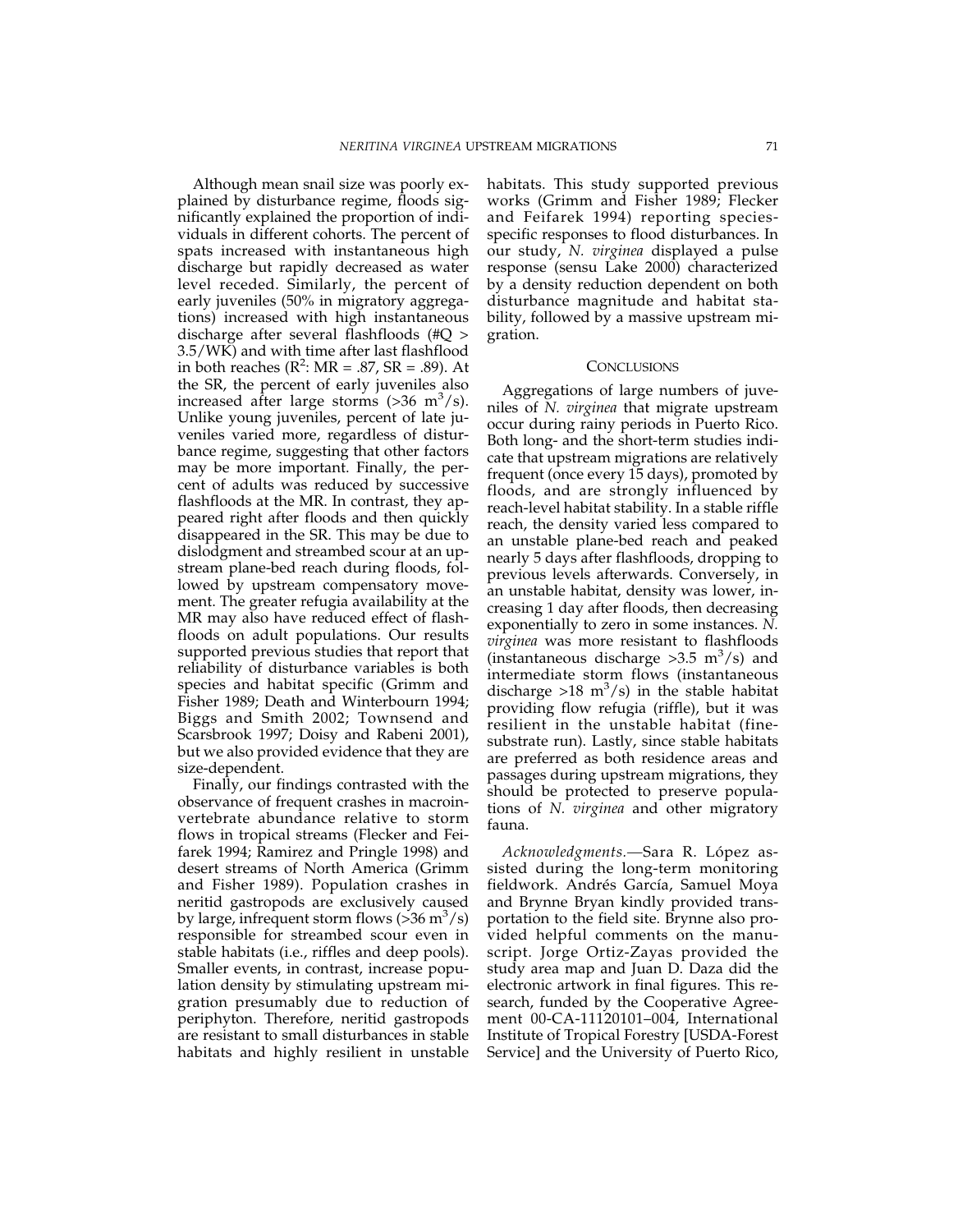Rio Piedras Campus, was designed to support the Long-Term Ecological Research Program at the Luquillo Experimental Forest in Puerto Rico. Comments from Jorge Ortíz-Zayas, and three anonymous reviewers improved the final version.

#### LITERATURE CITED

- Aguayo, C. G., 1966. Una lista de los moluscos terrestres y fluviales de Puerto Rico. *Stahlia* (Miscellaneous Papers of the Museum of Biology, University of Puerto Rico, Rio Piedras, Puerto Rico) 5:1- 17.
- Alexander, J. E., and A. P. Covich. 1991. Predation risk and avoidance behavior in two freshwater snails. *Biol. Bull.* 180:387-393.
- Allan, J. D. 1995. *Stream ecology. Structure and function of the running waters*. The Netherlands: Kluwer.
- Atkins, J. B., F. Perez-Blair, and J. L. Pearman. 1999. Analysis of flow durations for selected streams in Puerto Rico through 1994. *USGS-Water resources investigations report 98-4189*.
- Baker, R. R. 1978. *The evolutionary ecology of animal migrations*. London: Hodder and Stoughton.
- Batschelet. E. 1981. *Circular statistics in biology*. Mathematics in Biology. Great Britain: Academic Press.
- Biggs, B. J. F., and R. A. Smith. 2002. Taxonomic richness of stream benthic algae: effects of flood disturbance and nutrients. *Limnol. Oceanogr*. 47:1175- 1186.
- Clausen, B., and B. J. F. Biggs. 1997. Relationships between benthic biota and hydrological indices in New Zealand streams. *Freshwat. Biol*. 38:327-342.
- Cosel, R. von. 1986. Moluscos de la región de la Ciénaga Grande de Santa Marta (Costa Caribe de Colombia). *An. Inst. Invest. Mar. Punta Betin* (Colombia) 15-16:7-370.
- Covich, A. P., and W. H. McDowell. 1996. The stream community. In *The food web of a tropical rain forest,* eds. D. P. Reagan and R. B. Waide, 433-459. Chicago: The University of Chicago Press.
- Davis, J. A., and L. A. Barmuta. 1989. An ecologically useful classification of mean and near bed flows in streams and rivers. *Freshwat. Biol*. 21:271-282.
- Death, R. G., and M. J. Winterbourn. 1994. Environmental stability and community persistence: a multivariate perspective. *J. North Amer. Bentholog. Soc*. 13:125-139.
- Díaz, J. M., and M. Puyana. 1994. *Moluscos del Caribe Colombiano*. Santafé de Bogotá: Colciencias-Fundación Natura-Invemar.
- Doisy, K. E., and C. F. Rabeni. 2001. Flow conditions, benthic food resources and invertebrate community composition in a low-gradient stream in Missouri. *J. North Amer. Bentholog. Soc*. 20:17-32
- Flecker, A. S., and B. Feifarek. 1994. Disturbance and the temporal variability of invertebrate assemblage in two Andean streams. *Freshwat. Biol*. 31:131-142.
- Ford, J. I. 1979. Biology of a Hawaiian fluvial gastropod *Neritina granosa* Sowerby (Prosobranchia:

Neritidae). MSc thesis, University of Hawaii, Honolulu, Hawaii.

- Ford, J. I., and R. A. Kinzie III. 1982. Life crawls upstream. *Natur. Hist*. 91:60-67.
- Grimm, N. B., and S. G. Fisher. 1989. Stability of periphyton and macroinvertebrates to disturbance by flashfloods in a desert stream. *J. North Amer. Bentholog. Soc*. 8:293-307.
- Gjerløv, C., A. G. Hildrew, and I. Jones. 2003. Mobility of stream invertebrates in relation to disturbance and refugia: a test of the habitat templet theory. *J. North Amer. Bentholog. Soc*. 22:207-223.
- Hart, D. D., and C. M. Finelli, 1999. Physical-biological coupling in streams: the pervasive effects of flow on benthic organisms. *Ann. Rev. Ecol. Syst*. 30:363- 395.
- Hirata, T., S. Nishiwaki, H. Ueda, Y. Tsuchiya, and T. Sato, 1992. Seasonal changes in moving activity of *Clithon retropictus* (Prosobrancia: Neritidae). *Venus* 51:57-66.
- Holomuzki, J. R., and B. J. F. Biggs. 2000. Taxonspecific responses to high-flow disturbance in streams: implications for population persistence*. J. North Amer. Bentholog. Soc.* 19:670-679.
- Humfrey, M. 1971. *Sea shells of the West Indies. A guide to the marine molluscs of the Caribbean*. New York: Taplinger Pu. Co.
- Huryn, A. D., and M. W. Denny. 1997. A biomechanical hyphotesis explaining upstream movements by the freshwater snail *Elimia*. *Funct. Ecol*. 11:472-483.
- Johnson, P. D., and K. M. Brown, 1997. The role of current and light in explaining the habitat distribution of the lotic snail *Elimia semicarinata* (Say). *J. North Amer. Bentholog. Soc.* 16:545-561.
- Lancaster, J., and A. G. Hildrew. 1993. Flow refugia and the microdistribution of lotic macroinvertebrates. *J. North Amer. Bentholog. Soc*. 12:385-393.
- Lancaster, J., and L. Belyea. 1997. Nested hierarchies and scale-dependence of mechanisms of flow refugium use. *J. North Amer. Bentholog. Soc*. 16:221-238.
- Lake, P. S. 2000. Disturbance, patchiness and diversity in streams. *J. North Amer. Bentholog. Soc.* 19:573-592.
- Liu, H. T. T., and V. H. Resh. 1997. Abundance and microdistribution of freshwater gastropods in three streams of Moorea, French Polynesia. *Ann. Limnol*. 33:235-244.
- Masteller, E., and O. Flint. 1992. Long-term emergence phenology of Trichoptera from tropical mountain streams on Puerto Rico. *Proc. 7th Int. Symp. Trichoptera* 65-71.
- Masteller, E., and K. Buzby. 1993. Composition and temporal abundance of aquatic insect emergence from a tropical rainforest stream, Quebrada Prieta, at El Verda, Puerto Rico. Introduction. *J. Kansas Entomol. Soc*. 66:192-199.
- McDowall, R. M. 1998. Fighting the flow: downstream-upstream linkages in the ecology of diadromous fish faunas in West Coast New Zealand rivers. *Freshwat. Biol*. 40:111-122.
- McElravy, H. Wolda, and V. H. Resh. 1982. Seasonality and annual variability of caddisfly adults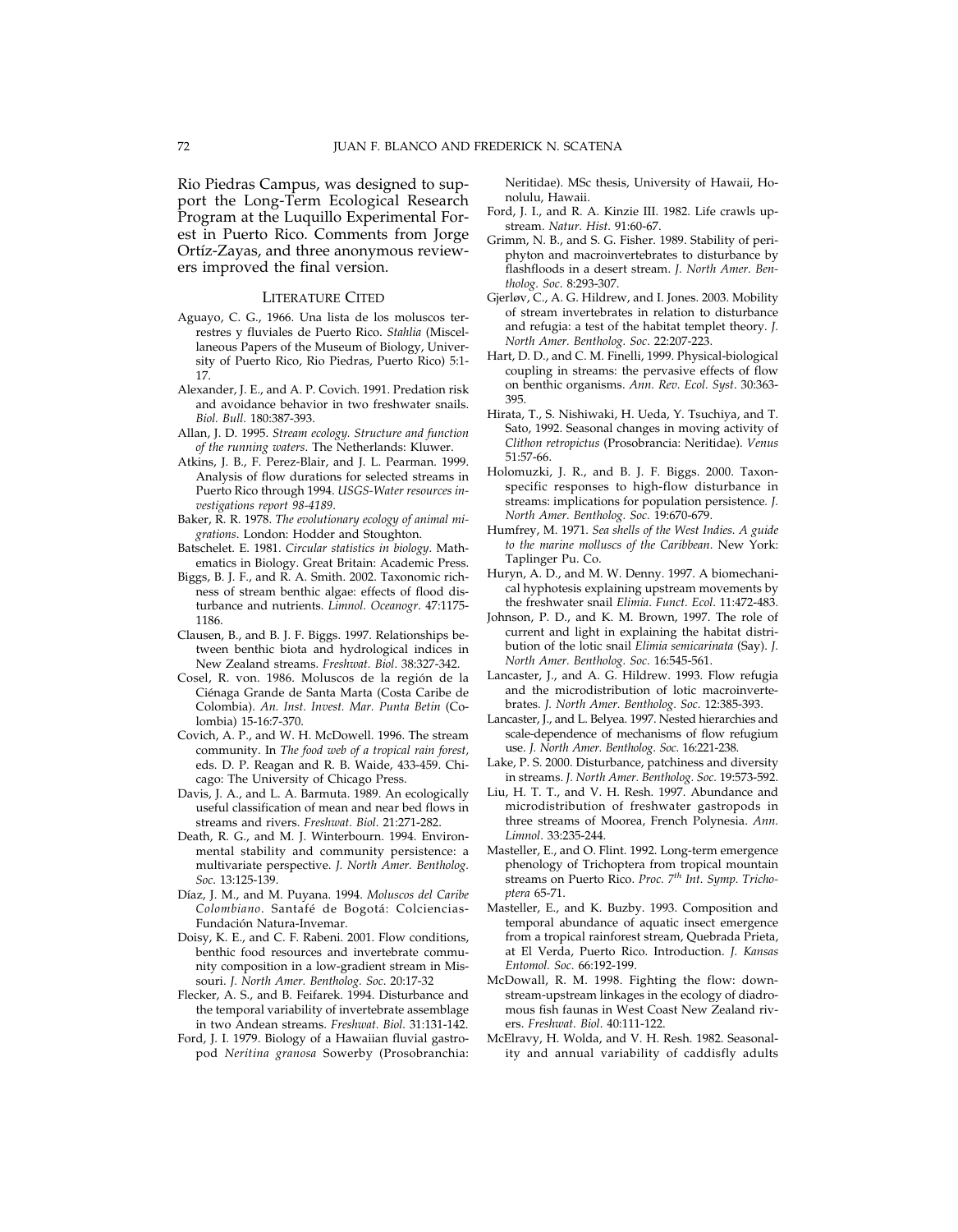(Trichoptera) in a "non-seasonal" tropical environment. *Arch. Hydrobiol*. 94:302-317.

- Matthaei, C. D., K. A. Peacock, and C. R. Townsend. 1999a. Scour and fill patterns in a New Zealand stream and potential implications for invertebrate refugia. *Freshwat. Biol*. 42:41-57.
- Matthaei, C. D., K. A. Peacock, and C. R. Townsend. 1999b. Patchy surface stone movement during disturbance in a New Zealand stream and its potential significance for the fauna. *Limnol. Oceanogr*. 44: 1091-1102.
- Montgomery, D. R., and J. M. Buffington. 1998. Channel processes, classification and responses. In *River Ecology and Management. Lessons from the Pacific Coastal Ecoregion*, ed. R. J. Naiman and R. E. Bilby, 13-42. New York. Springer.
- Naiman, R. J. 1998. Biotic stream classification. In *River Ecology and Management. Lessons from the Pacific Coastal Ecoregion*, ed. R. J. Naiman and R. E. Bilby, 97-119. New York. Springer.
- Nishiwaki, S., T. Hirata, H. Hueda, Y. Tsuchiya, and T. Sato. 1991a. Studies in the migratory direction of *Clithon retropictus* (Prosobranchia: Neritidae) by marking-recapture method. *Venus* 50:202-210
- Nishiwaki, S., T. Hirata, H. Hueda, Y. Tsuchiya, and T. Sato. 1991b. Egg-laying season and monthly change in egg capsule production in the Naka River of Izu Peninsula. *Venus* 50:97-201.
- Nowell, A. R. M., and P. A. Jumars. 1984. Flow environments of aquatic benthos. *Ann. Rev. Ecol. Syst.* 15:303-328
- Ohara, T., and K. Tomiyama. 2000. Niche segregation of two coexisting freshwater snail species, *Semisulcospira libertina* (Gould) (Prosobrancia: Pleuroceridae) and *Clithon retropictus* (Martens) (Prosobrancia: Neritidae). *Venus* 59:135-147.
- Palmer, M. A., P. Arensburger, P. Silver-Botts, C. C. Hakenkamp, and J. W. Reid. 1995. Disturbance and the community structure of stream invertebrates: patch-specific effects and the role of refugia. *Freshwat. Biol.* 34:343-356.
- Powers, S. P., and C. H. Peterson. 2000. Conditional density dependence. The flow trigger to expression of density-dependent emigration in bay scallops. *Limnol. Oceanogr*. 45:727-732.
- Pyron, M., and A. P. Covich. 2003. Migration patterns, densities and growth of *Neritina punctulata* snails in Río Espíritu Santo and Río Mameyes, Northeastern Puerto Rico. *Carib. J. Sci*. 39:338-347.
- Ramírez, A., and C. M. Pringle. 1998. Structure and production of a benthic insect assemblage in a neotropical stream*. J. North Amer. Bentholog*.17:443-463.
- Ramos, O. 2001. Assessing vegetation and land cover changes in northeastern Puerto Rico: 1978-1995. *Carib. J. Sci*. 38:165-183.
- Resh, V. H., J. R. Barnes, and D. A. Craig. 1990. Distribution and ecology of benthic invertebrates in the Opunohu river catchment, Moorea, French Polynesia. *Ann. Limnol*. 26:195-214.
- Resh, V. H., J. R. Barnes, B. Benis-Steger, and D. A. Craig. 1992. Life-history features of some inverte-

brates in a French Polynesian stream. *Stud. Neotrop. Fauna Environm*. 27:145-153.

- Resh, V. H., M. Moser, and M. Poole. 1999. Feeding habits of some freshwater fishes in streams of Moorea, French Polynesia. *Ann. Limnol*. 35:205-210.
- Robertson, A. L., J. Lancaster, and A. G. Hildrew. 1995. Stream hydraulics and the distribution of microcrustacea: a role for refugia? *Freshwat. Biol*. 33:469- 484.
- Russell, H. D. 1941. The recent mollusks of the family Neritidae of the Western Atlantic. *Bull. Mus. Compart. Zool.* (Harvard) 88:373-395.
- Scatena, F. N. 1989. An introduction to the physiography and history of the Bisley Experimental Watersheds in the Luquillo mountains of Puerto Rico. *USDA, Forest Service, Southern Forest Experimental Station Gen. Tech. Rept. SO72*.
- Scatena, F. N., and M. C. Larsen. 1991. Physical aspects of Hurricane Hugo in Puerto Rico. *Biotropica* 23: 317-323.
- Schneider, D. W., and T. M. Frost. 1986. Massive upstream migrations by a tropical freshwater neritid snail. *Hydrobiologia* 137:153-157.
- Schneider, D. W., and J. Lyons. 1993. Dynamics of upstream migration in two species of tropical freshwater snails. *J. North Amer. Bentholog. Soc*. 12:3-16.
- Shigemiya, Y., and M. Kato. 2001. Age distribution, growth and lifetime copulation frequency of a freshwater snail *Clithon retropictus* (Neritidae). *Pop. Ecol.* 43:133-140.
- Sokal, R. R., and F. J. Rohlf. 1994. *Biometry*, 3rd Ed. San Francisco. Freeman.
- Statsoft. 2003. Electronic textbook. Discriminant function analysis. http://www.statsoftinc.com/textbook
- Statzner, B., J. A. Gore, and V. H. Resh. 1988. Hydraulic stream ecology: observed patterns and potential applications. *J. North Amer. Bentholog. Soc.* 7:307- 360.
- Teixeira, R. 1994. Abundance, reproductive period and feeding habits of eleotrid fishes in estuarine habitats of northeast Brazil. *J. Fish Biol*. 45:749-761.
- Townsend, C. R., and M. R. Scarsbrook. 1997. Quantifying disturbance in streams: alternative measures of disturbance in relation to macroinvertebrate species traits and species richness. *J. North Amer. Bentholog. Soc*. 16:531-544.
- Townsend, C. R., M. R. Scarsbrook, and S. Doledec. 1997. The intermediate disturbance hypothesis, refugia and biodiversity in streams. *Limnol. Oceanogr*. 42:938-949.
- Way, C. M., A. J. Burky, and M. T. Lee. 1993. The relationship between shell morphology and microhabitat flow in the endemic Hawaiian stream limpet (Hihiwai), *Neritina granosa* (Prosobranchia: Neritidae). *Pacific Science* 47:263-275.
- Wolda, H., and R. W. Flowers. 1985. Seasonality and diversity of Mayfly adults (Ephemeroptera) in a "nonseasonal" tropical environment. *Biotropica* 17: 330-335.
- Zar, J. H. 1999. *Biostatistical Analysis*. New Jersey. Prentice Hall, Inc.